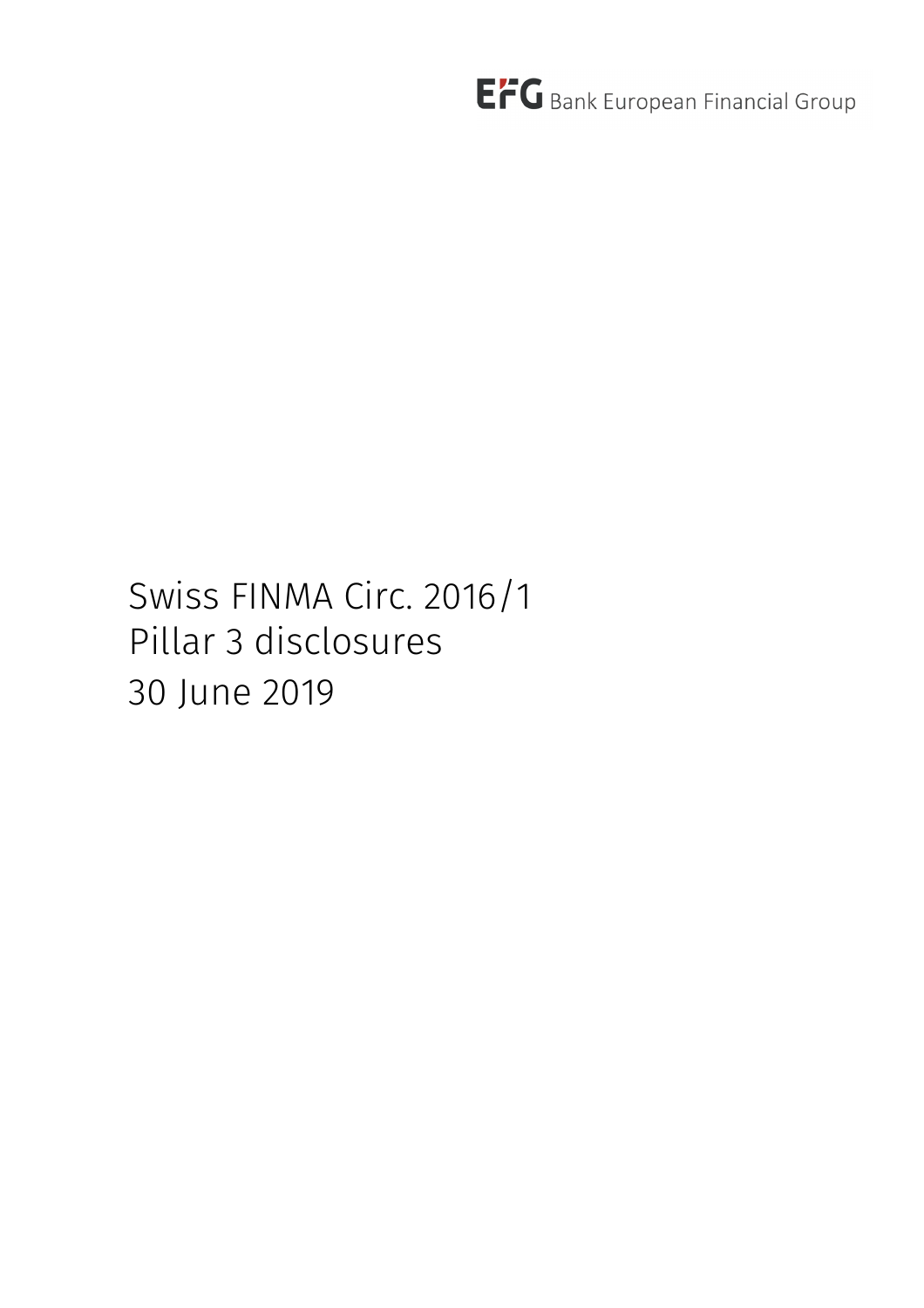## Introduction

#### Background

The main activities of EFG Bank European Financial Group SA ("the Bank") and the companies in which it holds a significant direct or indirect equity interest are private banking, asset management and related financial services.

The Swiss Financial Market Supervisory Authority (''FINMA'') requires the Bank to report on a ''consolidated'' basis its 43.7% shareholding in EFG International AG for Swiss regulatory supervision purposes in accordance with FINMA Circ. 2016/1. This "consolidated" Pillar 3 report includes, therefore, EFG International on a consolidated basis.

### Scope

The scope of this capital adequacy report is the same as that of "consolidated" financial statements prepared in accordance with section VI of FINMA Circular 2015/1 (Swiss Accounting Rules for Banks "ARB") in the context of regulatory supervision.

As it includes various regulated banks in different countries, each of these countries has regulations limiting the transfer of regulatory capital (and in some instances cash balances) between jurisdictions (local capital requirements).

### Basis of preparation

This document was prepared in accordance with the disclosure requirements set forth in FINMA Circular 2016/1. Tables referred to in this document are numbered as per the FINMA circular.

# Capital and liquidity

The main regulatory objective when managing regulatory capital is to comply with the capital requirements set by regulators of the jurisdictions in which entities operate and to safeguard their ability to continue as a going concern as well as to comply with FINMA Circular 2016/1 on a "consolidated" basis.

Capital adequacy and liquidity are continually monitored and reported periodically to the Executive Committee and Board of Directors, applying the rules defined by the Swiss Financial Market Supervisory Authority (FINMA).

Monitoring capital adequacy and liquidity is a key component of financial strategy. Potential impact on capital and liquidity ratios are carefully considered before making any major decisions about operations and business orientation.

#### Key ratios

FINMA's capital ratio requirement is based on Article 41 of the Swiss Capital Adequacy Ordinance (CAO). The minimum required total capital ratio is 12.0% (at 30 June 2019), which is the permanent minimum requirement for category 3 banks as defined by the FINMA. In addition, a countercyclical buffer is required, from time to time, by the Swiss Federal Council upon the recommendation of the Swiss National Bank, which translates into an additional 0.1% capital ratio.

The "consolidated" total capital ratio was 18.8% at 30 June 2019 and the common equity tier 1 (CET1) ratio was 15.2%, versus requirements of 12.1% and 7.9% respectively.

The leverage ratio was 3.8% at 30 June 2019. This ratio is significantly above the regulatory requirement of 3%. The "consolidated" liquidity coverage ratio (LCR) was 174% at 30 June 2019, above the regulatory requirement of 100%.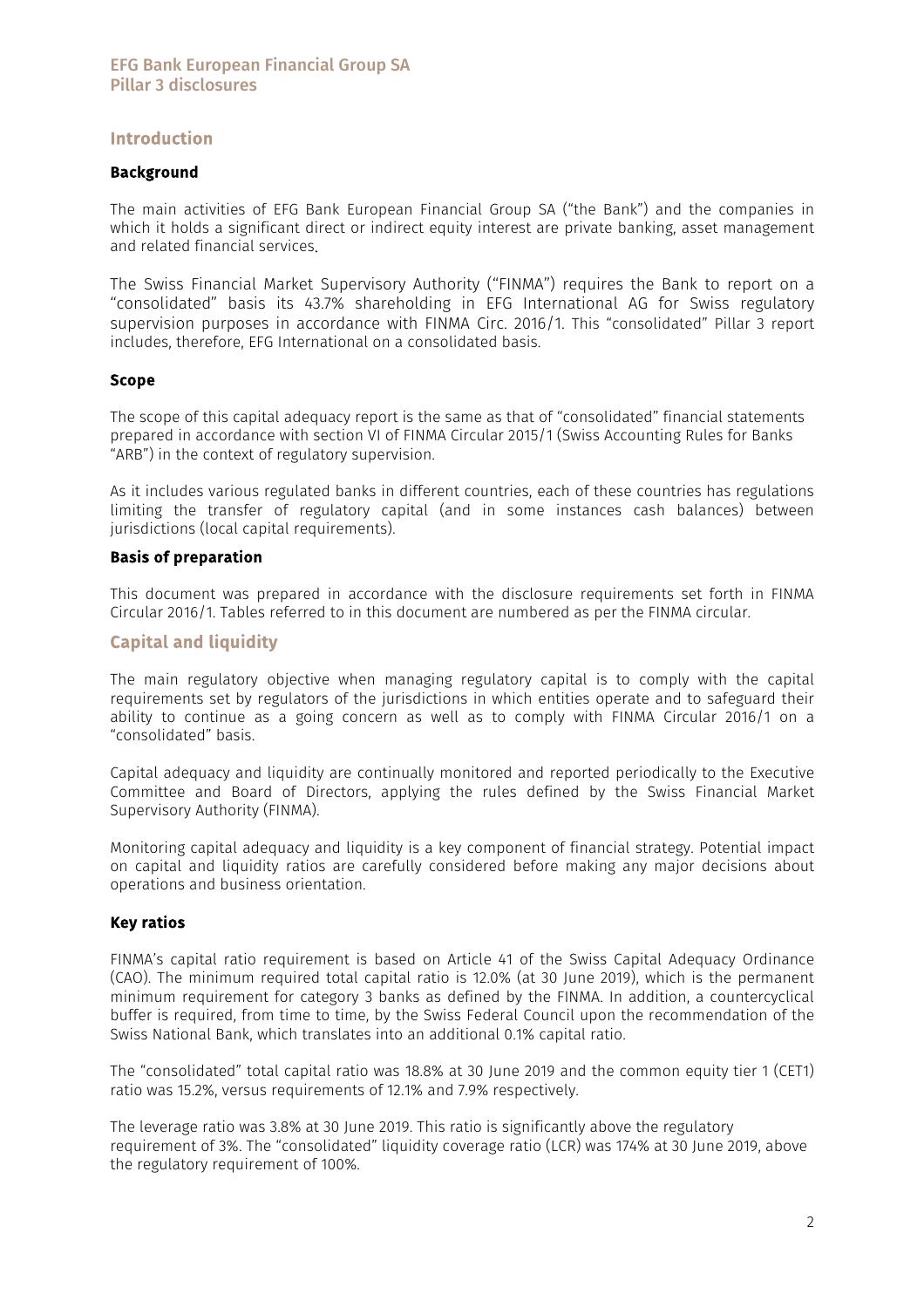# 1. KM1: Key Metrics

|                                                                                                    | a             | C             | e             |
|----------------------------------------------------------------------------------------------------|---------------|---------------|---------------|
| (All figures in millions of CHF unless otherwise indicated)                                        | June 30, 2019 | Dec. 31, 2018 | June 30, 2018 |
| Available capital                                                                                  |               |               |               |
| 1 Common equity Tier 1 capital (CET1)                                                              | 1.531.5       | 1,681.5       | 1,748.7       |
| 2 Tier 1 capital (T1)                                                                              | 1,636.8       | 1,788.8       | 1,863.7       |
| 3 Total Capital                                                                                    | 1,893.7       | 2,061.1       | 2,144.9       |
| <b>Risk Weighted Assets (RWA)</b>                                                                  |               |               |               |
| 4 Total risk-weighted assets (RWA)                                                                 | 10,069.4      | 10,178.6      | 10,806.8      |
| 4a Minimum required capital based on risk-based requirements                                       | 805.6         | 814.3         | 864.5         |
| Risk-based capital ratio as a percentage of RWA)                                                   |               |               |               |
| 5 Common Equity Tier 1 ratio (%)                                                                   | 15.2%         | 16.5%         | 16.2%         |
| 6 Tier 1 ratio (%)                                                                                 | 16.3%         | 17.6%         | 17.2%         |
| 7 Total capital ratio (%)                                                                          | 18.8%         | 20.2%         | 19.8%         |
| Additional CET1 buffer requirements as a percentage of RWA                                         |               |               |               |
| 8 Capital conservation buffer requirement (2.5% from 2019) (%)                                     | 2.5%          | 1.9%          | 1.9%          |
| 11 Total of bank CET1 specific buffer requirements (%)                                             | 2.6%          | 2.0%          | 2.0%          |
| 12 CET1 available after meeting the bank's minimum capital requirements (%)                        | 10.3%         | 11.6%         | 11.2%         |
| Target capital ratios according to Annex 8 of the Capital Adequacy<br>Ordinance (CAO (% of RWA)    |               |               |               |
| 12a Capital buffer as per Annex 8 CAO                                                              | 4.0%          | 4.0%          | 4.0%          |
| 12b National countercyclical buffer (art. 44 and 44a CAO) (%)                                      | 0.1%          | 0.1%          | 0.1%          |
| CET1 capital target per Annex 8 CAO plus countercyclical buffer as per art. 44                     |               |               |               |
| 12c and 44a CAO                                                                                    | 7.9%          | 7.9%          | 7.9%          |
| T1 capital target per Annex 8 CAO plus countercyclical buffer as per art. 44                       |               |               |               |
| 12d and 44a CAO                                                                                    | 9.7%          | 9.7%          | 9.7%          |
| Total capital target per Annex 8 CAO plus countercyclical buffer as per art. 44<br>12e and 44a CAO | 12.1%         | 12.1%         | 12.1%         |
| <b>Basel III Leverage ratio</b>                                                                    |               |               |               |
| 13 Total Basel III leverage ratio exposure measure                                                 | 42,647        | 41,375        | 42,627        |
| 14 Basel III Leverage ratio (%)                                                                    | 3.8%          | 4.3%          | 4.4%          |
| <b>Liquidity Coverage Ratio</b>                                                                    |               |               |               |
| 15 Total HOLA                                                                                      | 12,666        | 11,279        | 12,136        |
| 16 Total net cash outflow                                                                          | 7,280         | 6,779         | 6,971         |
| 17 LCR ratio (%)                                                                                   | 174%          | 166%          | 174%          |

## 2. Risk Management – measurement approach

Basel III gives room to banks to apply several approaches for computing the capital charge. Below are details of regulatory approach applied for each risk category managed.

## Credit risk

The International Standardised Approach (SA-BIS) is used to determine which risk weights to apply to credit risk. Additionaly, the Comprehensive method was adopted to deal with the collateral portion of a credit transaction. In the SA-BIS approach, ratings assigned by rating agencies can be used to the risk weighted positions: the second worst rating between Standard and Poor, Fitch Ratings and Moody's ratings are used for securities and for bank placements.

## Non-counterparty risk

For non-counterparty related assets the SA-BIS approach is applied.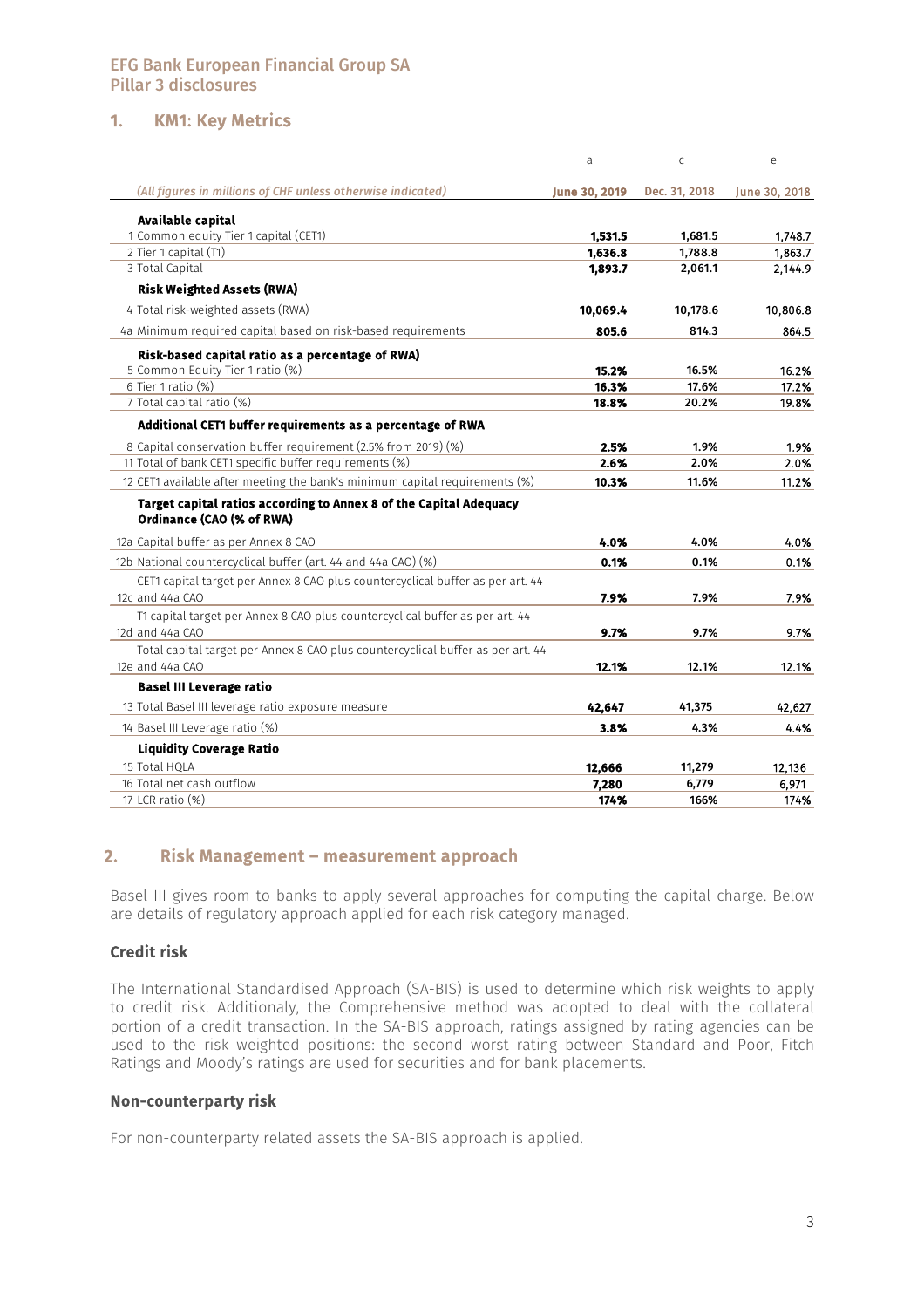## Operational risk

The Standardised Approach is applied to calculate the capital charge for operational risk. The capital requirement under this method is based on the last three year average amount of the Operating Income split by business lines.

### Market risk

The Standardised Approach is used for market risk. This approach requires capital for the following positions:

- i) Interest rate instruments held in the trading book,
- ii) Equity securities held in the trading book,
- iii) Foreign exchange positions, and<br>iv) Gold & commodity positions.
- Gold & commodity positions.

General market risk associated with interest rate risk instruments are calculated using the Maturity Method. The Delta-plus method is used for options.

## 3. OVA: Risk Management Approach

The Bank and EFG International have established a comprehensive risk supervision framework, taking into consideration relevant regulatory requirements. As part of this risk supervision framework, they have established policies and procedures in order to ensure that various categories of risk, such as credit, country, market, liquidity, operational, compliance, legal and reputational, can be identified and managed in an effective and consistent manner.

The Bank's and EFG International's primary activities are or reflect the execution of client transactions, with the clients carrying the risk. Within the risk appetite framework agreed and approved by EFG International's Board of Directors and its related Risk Committee, EFG International also maintains proprietary positions in a number of selected areas. The Bank takes limited proprietary positions in its Asset and Liability Management under Board oversight.

Consequently, the Bank and EFG International take limited credit, market and liquidity risks, with most credit risk being limited to margin loans and other secured exposures to clients as well as exposures to banks and financial institutions, and with market risk being mainly restricted to foreign exchange, interest rate gapping and life insurance settlement (EFG International only) positions maintained within defined parameters. They are also exposed to operational and reputational risks.

At EFG International level, where the vast majority of the risks are, ultimate responsibility for the supervision of risk management lies with EFG International's Board of Directors, which defines the risk appetite of the organisation and sets policies. EFG International's Board of Directors has delegated certain supervision and approval functions to its Risk Committee and Audit Committee.

EFG International is also exposed to certain financial risks that may impact adversely its portfolio of life insurance policies, in the form of increases in the cost of insurance charges and longevity risk. Monitoring changes in cost of insurance and longevity expectations of the insureds is based on periodic studies done by expert actuaries retained by EFG International. Typical financial information submitted for monitoring and approval includes financial forecasts, impairment reviews, cash flow projections, sensitivity analysis using different scenarios and results of actuarial studies. Management utilises all information available to determine the assumptions used in the valuation of this portfolio. This information is submitted to key management personnel on a periodic basis and is reviewed by EFG International's Executive Committee.

The main risks EFG International is exposed to are credit, market and operational risks as detailed below. Monitoring of credit risk is based on ratings, diversification and evolution; that of market risk is based on average positions over the year to date and on the calculation of Value at Risk ("VaR") and stress scenario analyses; that of operational risk is based on an inventory of identified risks with an indication of their probability of occurrence and their estimated potential financial impact. In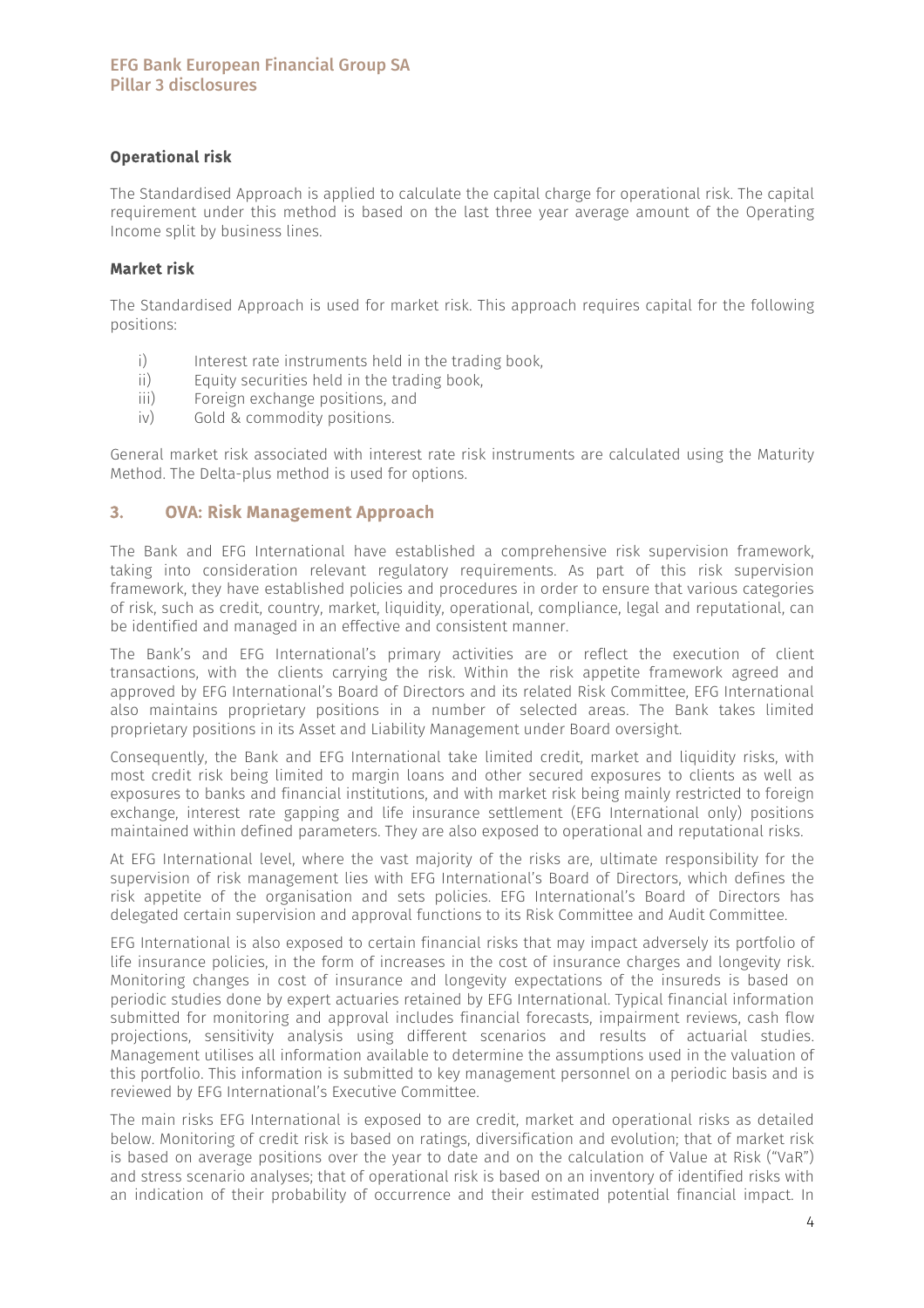addition, mitigation measures and the internal control framework (including internal procedures) are taken into account with a focus on a constant monitoring and evaluation of these risks, as well as the measurement of the potential impact of these risks on the financial statements. A Risk Management Framework and Risk Policies have been established on this basis.

### Risk Governance and organisation at EFG Bank European Financial Group level

At EFG Bank European Financial Group SA, risk oversight and control is ensured by the Chief Risk Officer, who is a member of the Bank's Executive Committee, reporting to the Bank's Chief Executive Officer and Board of Directors. An assessment of the Bank's risks is made annually. In addition, through its Board of Directors and Executives, the Bank monitors EFG International's consolidated risk through reports covering all risk categories and via attendance by a representative at EFG International's Risk Committee and through the quarterly consolidated risk report issued by EFG International's Chief Risk Officer.

### Risk governance and organisation at EFG International level

The EFG International Board of Directors determines the overall group risk appetite. It has delegated responsibilities for risk oversight activities as follows:

- The Risk Committee of EFG International's Board of Directors is responsible for overseeing Executive Management's implementation of the Group Risk Appetite policy, reporting on the state of risk culture in the group, and interacting with and overseeing the Chief Risk Officer and the Chief Compliance Officer. The Committee's work includes oversight of the strategies for capital and liquidity management as well as the management of all relevant risks, such as credit, market, liquidity, operational and reputational risks, in order to ensure they are consistent with the stated risk appetite.

- The Audit Committee of EFG International's Board of Directors is responsible for the oversight of: (i) the financial and business reporting processes, including the selection and application of appropriate accounting policies, (ii) the integrated internal control systems for financial reporting as well as the internal controls of areas beyond financial reporting, (iii) tax risks, and (iv) the internal and external audit processes.

At the EFG International management level, the ultimate responsibility for the implementation of policies and compliance with procedures lies with the Executive Committee and delegated committees it has established:

- EFG International's Executive Committee has responsibility for the implementation of, and compliance with, risk related policies, procedures and internal regulations which also include operational, legal and reputational risks.

- EFG International's Asset and Liability Committee is responsible for the management of EFG International's consolidated balance sheet. In particular, it is responsible for the management of EFGI market risk exposure and liquidity, as well as to ensure effective liquidity contingency planning.

- EFG International's Operational and Regulatory Compliance Committee is responsible for the oversight of matters relating to operational, regulatory and compliance risks as well as corporate governance matters. It includes responsibility for the monitoring of the regulated asset management businesses associated with the discretionary management of assets. The Regulatory and Advisory Compliance team ensures through a network of Fiduciary and Suitability Committees that the holdings of discretionary and advisory portfolios managed or advised adhere to the mandate in place, to the Group Limits Directive and to the strategy that applies to the relevant model portfolio. These committees also ensure that whatever is purchased for clients is suitable for them, conforming to the head office Suitability Directive. The same team also ensures through a network of Local Product Committees that all products or securities sold to clients or bought for them have been through the appropriate approval process. Fiduciary and Suitability Committees and Local Product Committees report their findings respectively to the Fiduciary and Suitability Committee and the Group Product Committee, which in turn send their minutes to the Executive Committee and the Risk Committee.

- EFG International's Financial Risk Committee is responsible for the review of incurred market, credit, concentration and liquidity & funding risk exposures and the structures in place for monitoring and reporting them, including compliance with policies and procedures, as well as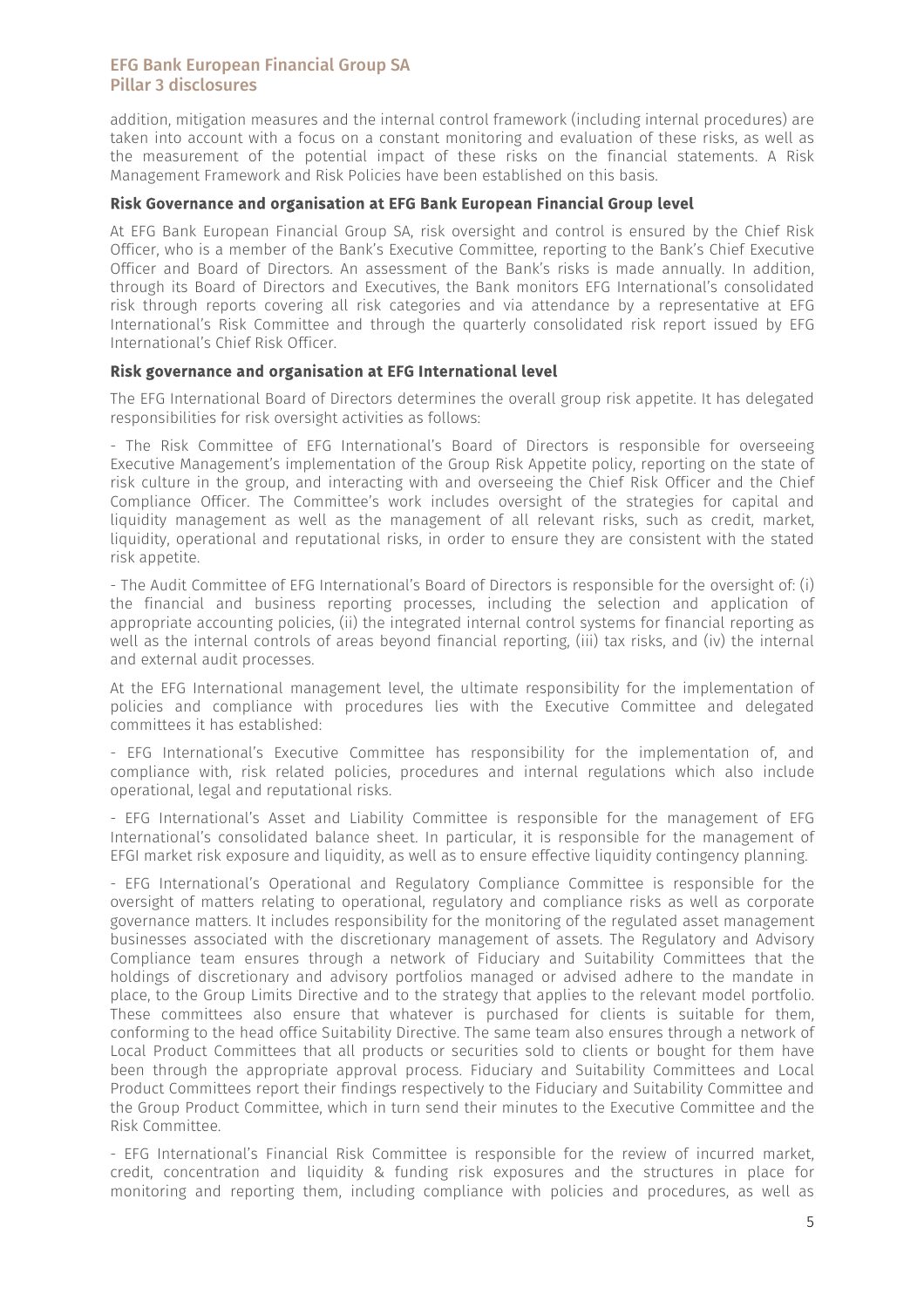exposures relative to limits. The Financial Risk Committee is also responsible for the overall stress test program encompassing trading and banking book portfolios.

- EFG International's Executive Credit Committee has responsibility for the management of client credit risk, including insurance companies and corporate names.

- EFG International's Country and Counterparty Subcommittee of the Executive Credit Committee is responsible for correspondent banking broker and custodian relationships and for counterparty credit risk for banks and financial institutions as well as country limits within approved guidelines and parameters.

- EFG International's Chief Risk Officer is responsible for the management and oversight of credit, market, liquidity and operational risks. In achieving this, further to the appointment of global risk officers within Risk Management responsible for each of these risks, he also collaborates with other central group functions that also undertake risk oversight activities for their respective area of responsibility, such as the Chief Financial Officer, Chief Operating Officer and Group Head of Legal & Compliance. Each business region has its own designated Regional Risk Officer who is responsible for the oversight of Risk Management in the region and reports to local senior management and to EFG International's Chief Risk Officer.

- EFG International's Chief Financial Officer is also responsible for the consolidated financial regulatory reporting, balance sheet and capital management, i.e. the maintenance of a sound capital adequacy ratio.

- EFG International's Chief IT & Operating Officers are, among other respectively, responsible for the oversight of IT-cyber security matters, operational integration of new businesses, business continuity management and insurance cover policies.

- EFG International's Group Chief Compliance Officer heads the Compliance function and is responsible for providing efficient support with regards to the management of compliance, regulatory and reputational risk. In addition, the Compliance function is also responsible for monitoring compliance with anti-money laundering/know-your-customer and cross-border activity rules, as well as adherence to product suitability, product selling restrictions and the Code of Conduct.

- EFG International's Group Head of Legal & Compliance is responsible for the management and oversight of legal risk, together with the Head of Litigations and Head of Legal International & Group Regulatory Affairs.

Independent assurance to EFG International's Board of Directors, Risk Committee, Audit Committee and Executive Committee on the implementation of and adherence to head office's policies and procedures by business units, as well as the effectiveness of the organisation's risk management framework, is provided by both internal and external auditors, or by other external providers when mandated.

## Credit risk

Credit risk refers to the possibility that a financial loss will occur as a result of a borrower's or counterparty's deteriorating creditworthiness and/or inability to meet its financial obligations. Credit risk exposure is comparatively low because primary credit exposures relate to loans collateralised by securities portfolios and by mortgages, or to rated financial institutions, sovereign and corporates.

#### Credit risk management

#### a) Loans and advances

A basic feature of the credit approval process is a separation between the firm's business origination and credit risk management activities. Credit requests are initiated by Client Relationship Officers and must be supported by Regional Business Heads and are thereafter analysed and submitted to the competent credit approval bodies and processed by the credit departments.

Credits granted by EFG Bank European Financial Group SA are under the approval responsibility of its own Credit Committee and Board as relevant.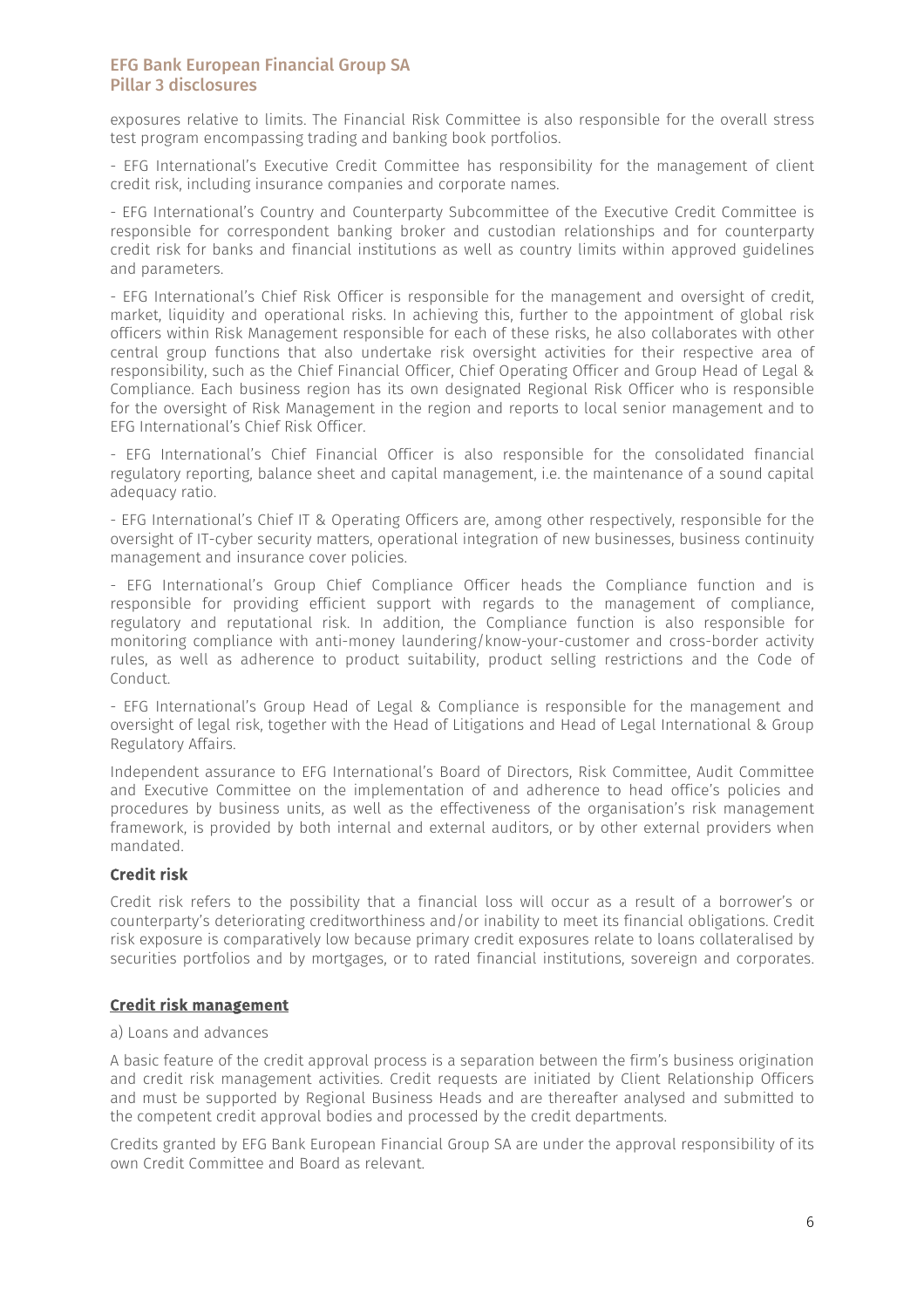EFG International's Executive Credit Committee has overall responsibility for EFG International's client credit business, including the implementation of credit policies and procedures defined by EFG International's Board of Directors. Certain duties, including monitoring of day-to-day operations, have been delegated to the various Credit Departments within the EFG International group under the supervision of the Credit Department of EFG Bank AG. The approval of loans, ceilings and other exposures has been delegated, based on certain defined risk and size criteria, to senior members of the credit departments, certain credit committees of international units and to the Executive Credit Committee of EFG International. Within the EFG International group, the approval of large and higher risk profile exposures is centralised in Switzerland, in compliance with local regulatory and legal requirements of the individual international business units.

Management insists on thoroughly understanding the background and purpose of each loan (which is typically for investment in securities, funds or investment related insurance policies) as well as the risks of the underlying collateral of each loan.

The internal grading system assigns each client credit exposure to one of ten rating categories. The rating assesses the borrower's repayment ability and the value, quality, liquidity and diversification of the collateral securing the credit exposure. The credit policy and the nature of the loans ensure that the loan book is of high quality. Consequently, an overwhelming majority of the credit exposures are rated within the top three categories.

### Risk limit control and mitigation policies

The largest part of credits is secured by securities or other liquid assets pledged as collateral. To qualify as collateral for such loans, a client's securities portfolio must be well diversified with differing margins applied depending on the type of risk profile and liquidity of the security. Additional margins are applied if the loan and the collateral are not in the same currency or diversification criteria are not fully met. Within the EFG International group, mortgages are mainly booked in Switzerland and at EFG Private Bank Ltd, London. They are related predominantly to properties in Switzerland and in London prime locations.

Credit loans guaranteed by real estate is treated in conformity with the regulatory authorities directives pertaining to examination, valuation and treatment of credits guaranteed by real estate and with the internal directives (regulations, procedures) on mortgage loans in relation to different geographical areas. All the real estate provided as collateral must be evaluated by internal appraisers or by selected external surveyors. External valuations are accepted, as long as the competence and the independence of the external professional have been verified.

Credit departments monitor credit exposures against approved limits and security pledged as collateral. If necessary, they initiate rectification steps. Most collateral is valued daily (but may be valued more frequently during periods of high market volatility). However, structured notes, certain mutual and hedge funds are valued monthly, whereas insurance policies are valued at least quarterly.

Management of exposure to financial institutions is based on a system of counterparty limits coordinated centrally, subject to country limits. Limits for exposure to counterparties are granted based upon internal analyses. The limits are set and supervised by EFG International's Executive Credit Committee depending on each counterparty's S&P or Moody's ratings (with reference to individual and support ratings). At EFG Bank European Financial Group SA level, the limits are approved by its Executive Committee and Board of Directors as relevant. Limits are set within regulatory limits.

Other specific control and mitigation measures are outlined below.

#### *a) Collateral*

A range of policies and practices are used to mitigate credit risk. The most traditional of these is the taking of security for credit exposures. Guidelines on the acceptability of specific classes of collateral for credit risk mitigation have been implemented. The principal collateral types for loans and advances are:

- Financial instruments such as debt securities, equities and funds;

- Cash and cash equivalent;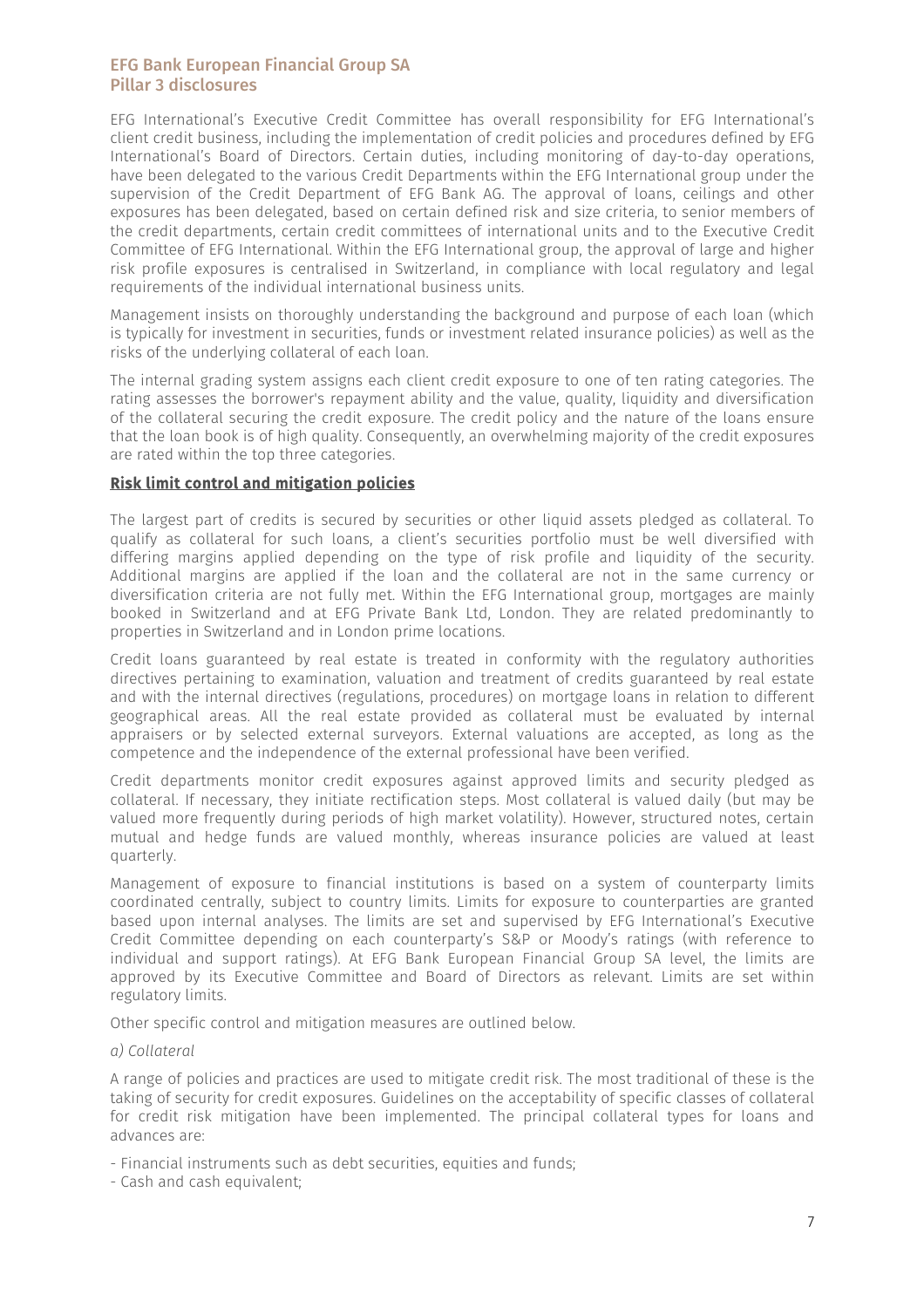- Mortgages over residential and to a limited extent commercial properties;
- Bank guarantees;
- Assignment of guaranteed cash surrender value of life insurance policies.

#### *b) Derivatives*

Strict monitoring of credit risk exposure induced by over-the-counter derivatives transactions vs. dedicated limits granted is performed. Credit risk exposure considers the current credit risk exposure through the marking-to-market of the transactions and the potential future exposure through dedicated add-on factors applied to the notional of the transactions. While being ignored in the computation of credit risk, business units have signed mitigating agreements with its most important financial institutions counterparties; collateral paid or received being taken into consideration.

#### *c) Credit related commitments*

Credit related commitments include the following:

- Guarantees, forward rate agreements and standby letters of credit - these carry the same credit risk as loans.

- Commitments to extend credit - these represent unused portions of authorisations to extend credit in the form of loans, guarantees or letters of credit, meaning being potentially exposed to loss in an amount equal to the total unused commitments. However, commitments to extend credit are contingent upon customers maintaining specific credit standards.

For all the above, the same standards apply regarding approval competences, collateral requirements and monitoring procedures as outlined under paragraph Credit risk management.

The guarantees and irrevocable lines of credit can be drawn by the customers only if the client has adequate collateral pledged. Should the guarantees and irrevocable lines of credit be drawn, the majority of the facilities would be rated with a rating of 1 to 3.

### Market risk

Market risk is the risk of losses arising from unexpected changes in interest rates, exchange rates, share prices or the prices of precious metals and commodities, as well as the corresponding expected volatility. Market risk can have an impact on the Statement of Income and the value of its assets.

Risks related to the balance sheet structure (interest rate and foreign exchange rate) are managed by EFG International's Asset and Liability Committee and monitored by EFG International's Group Market Risk, in accordance with the principles and maximum limits stipulated by EFG International's Group Risk Policy. The Board delegated Risk Committee of EFG International sets sensitivity risk limits for the economic value of equity and the net interest income, which are monitored by the EFG International's Group Risk Control. Derivative financial products are used for Asset and Liability Management (ALM) and for trading purposes.

Trading operations are carried out both for clients and on own account using all financial products and their derivatives. The trading portfolio is governed by a dedicated Market Risk Policy, which defines the organisational structure, responsibilities, limit systems and maximum acceptable risk. The trading activities are monitored on a daily basis by EFG International's Market Risk.

In addition to trading portfolios, investment portfolios exist, which allow to diversify balance sheet assets and optimise any excess liquidity. The investment portfolios comprise a range of portfolios on the basis of the type of product and strategy. The risks of the investment portfolio are under the supervision of EFG International's Asset and Liability Committee and monitored by EFG International's Market Risk.

#### Interest rate risk

The Bank's and EFG International's Boards set limits for the interest repricing gap or mismatch, which is monitored by the Market Risk Management Unit. The management of interest rate risk exposure is performed in accordance with the risk appetite based on the impact of various interest rate scenarios on economic value and interest income sensitivity.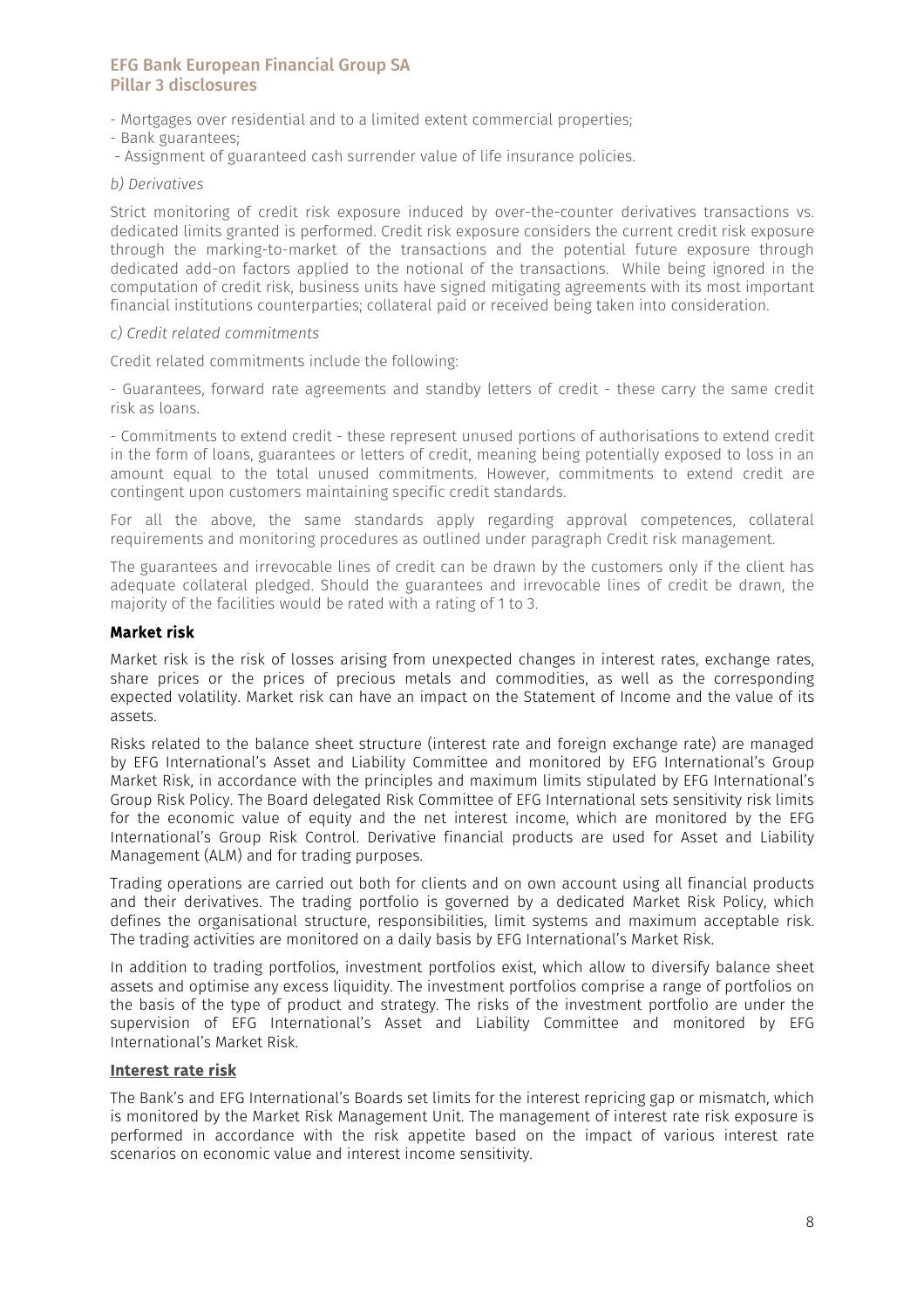## Foreign exchange risk

Foreign currency transactions are carried out both on behalf of clients and on a proprietary basis. Foreign exchange risk arises from on or off-balance sheet assets and liabilities denominated in foreign currencies. The overall net nominal positions per currency are monitored against overnight limits. In addition 10 sliding days stop loss limits are in place for VaR stress test. Entities use derivative contracts, such as forward or option contracts, to offset customer transactions or to hedge their balance sheet.

The Bank's and EFG International's Boards set limits on the level of exposure.

Apart from the exposure to foreign currencies which relates to banking and trading activities, exposure also arises at EFG International level from foreign currency fluctuations because most of foreign entities use local currencies as their reporting currencies.

## Liquidity risk

Liquidity risks arise when financing activities are difficult or expensive as a result of liquidity crisis on the markets or reputational issues. They also arise when it is difficult to meet own commitments in a timely manner due to a lack of very liquid assets. Liquidity risk is managed in such a way as to ensure that ample liquidity is available to meet commitments to customers, both in demand for loans and repayments of deposits, and to satisfy business entities' own cash flow needs.

Funding operations aim to avoid concentrations in funding facilities. The liquidity management process in place includes liquidity contingency plans, encompassing repo borrowing and liquidation of marketable securities. Stress tests are undertaken monthly as part of the reporting requirements established within General Directives relating to risk.

Customer deposit base, capital and liquidity reserves position and a conservative gapping policy when funding customer loans ensure that only limited liquidity risk is run.

### *Fund transfer pricing*

The pricing of assets and credit business is based on the current liquidity situation. EFG International applies a liquidity transfer pricing model which enables the management of the balance sheet structure and the measurement of risk-adjusted profitability, taking into account liquidity risk, maturity transformation and interest rate risk. The liquidity allocation mechanism allows credit providers of funds for the benefit of liquidity and to charge users of funds.

#### Liquidity risk management process

Concentrations of funding facilities are avoided. Liquidity situation is monitored and pricing of assets and credit business is determined accordingly. The liquidity management process in place includes liquidity contingency plans. These contingency measures include the activation of repo transactions with prime counterparties, the liquidation of marketable securities and/or draw downs on lines of credit (Lombard facility) with the Swiss National Bank.

Compliance with regulatory requirements are ensured, including overnight liquidity limits in the various countries in which the banks operate. The daily liquidity situation is reported to management. Stress tests are undertaken monthly, or as necessary.

The liquidity risk management process is carried out by EFG International's central Treasury department and monitored by EFG International's Market Risk. It includes:

- Day-to-day funding, managed by monitoring future cash flows to ensure that requirements can be met. This includes replenishment of funds as they mature or are borrowed by customers

- Maintaining a portfolio of highly marketable assets that can easily be liquidated (repaid or sold) as protection against any unforeseen interruption to cash flow

- Monitoring balance sheet liquidity ratios against internal and regulatory requirements
- Managing the concentration and profile of debt maturities.

Monitoring and reporting take the form of cash flow measurement and projections for the next day, week and month respectively, as these are key periods for liquidity management. The starting point for those projections is an analysis of the contractual maturity of the financial liabilities, and the expected collection date of the financial assets.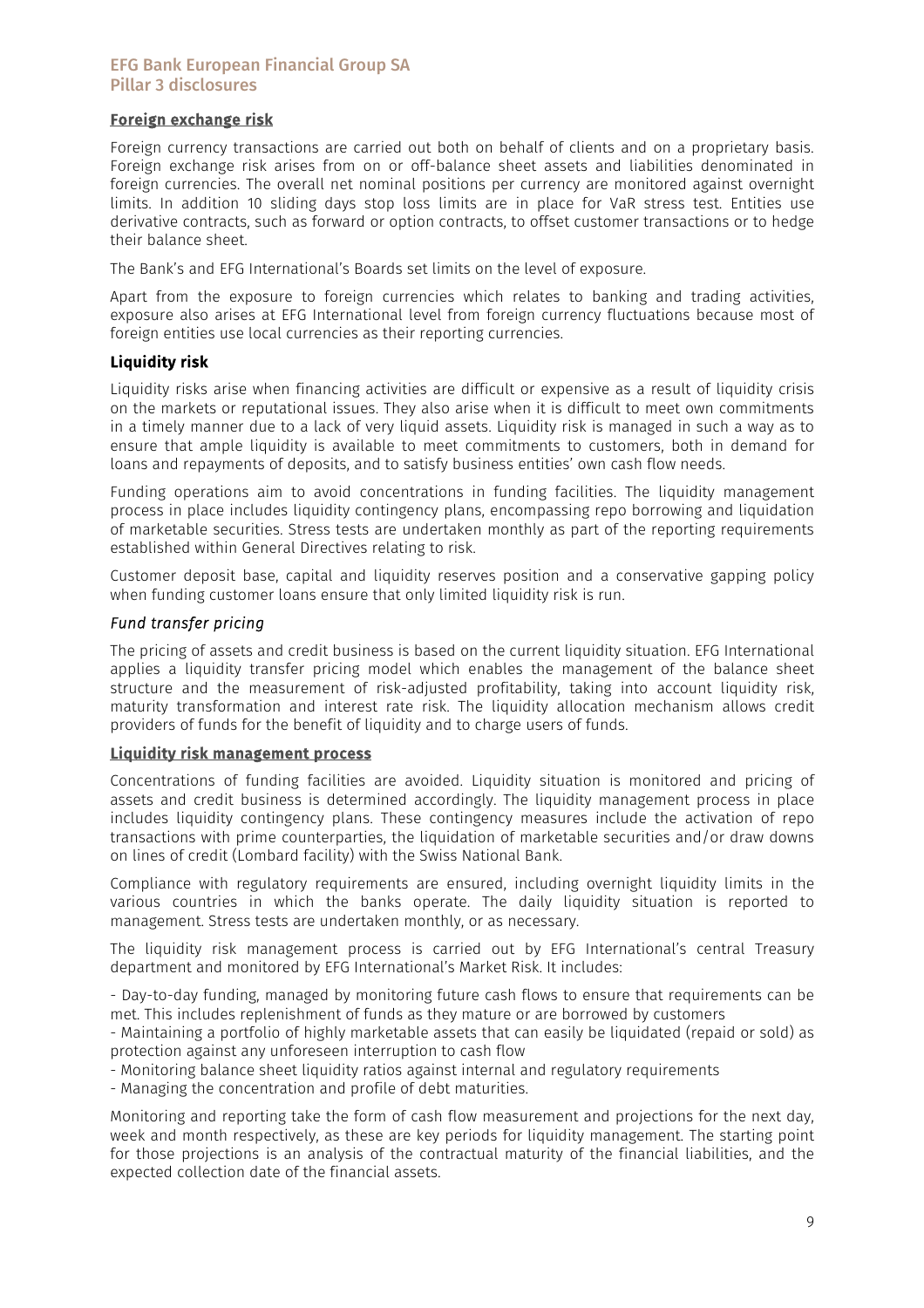EFG International's central Treasury also monitors unmatched medium-term assets and the usage of overdraft facilities.

### Funding approach

Sources of liquidity are regularly reviewed by Financial Markets to maintain a wide diversification by currency, geography, provider, product and term.

### Summary of Liquidity

EFG International's central Treasury manages the liquidity and financing risks on an integrated basis. The liquidity positions of entities are monitored and managed daily and exceed the regulatory minimum, as required by the market risk framework and policy. Overall, business entities enjoy a favourable funding base with stable and diversified customer deposits which provide the vast majority of the funding. Together with capital resources, the surplus of stable customer deposits over loans to customers is placed with the relevant treasury units where funding and liquidity are managed to ensure this complies with the different local regulatory requirements. In addition, all entities operate within central liquidity policies and guidelines.

### Concentration risk

Concentration risk is monitored through the following mechanisms:

- At EFG International level, the overall level of market and credit exposures are tightly monitored by means of specific risk parameters and indicators approved by EFG International's Board of Directors and/or its delegated Risk Committee in line with the group's overall committed level of risk appetite and avoidance of any concentration risk and, at EFG Bank European Financial Group SA level, by the Board of Directors, the Credit Committee and/or the Executive Committee.

- These exposures and corresponding limits are proactively reviewed through the Financial Risk Committee and/or EFG International's Board delegated Risk Committee, respectively the Bank's Board of Directors in respect of EFG Bank European Financial Group SA, in order to ensure full consideration is given to both market and liquidity conditions, the overall risk framework and to avoid any possible concentration risk in light of changing market environments.

## Operational risk

Operational risk is the risk of financial loss or business discontinuity resulting from inadequate or failed internal processes, human errors or systems, or from external causes (or a combination of the foregoing) occurring as a result of an operational loss event falling within one of the following operational risk event categories:

- -Internal frauds
- -External frauds
- -Physical asset and/or operating site damages or destructions
- -Input, processing, execution and/or delivery failures
- -Technological failures and/or disruptions
- -Client, product and/or business practices failures
- -Employment practice and workplace safety failures

Significant operational risk inherently run is aimed at being mitigated to a level considered appropriate and commensurate with the size, structure, nature and complexity of the service/product offerings, thus adequately protecting assets and shareholders' interests.

### Organisational structure and governance

The Boards of Directors and senior managements strive to set the operational risk culture through, among others, the definition of the overall operational risk appetite of the organisation (expressed in quantitative thresholds and qualitative statements), which is embedded in the organisation's risk management practices.

The primary responsibility for managing operational risk on a daily basis rests with the line managements of the various business entities, which mitigate operational risk through the establishment of an adequate internal control system and strong risk culture.

At the EFG International risk management level, operational risk oversight and guidance, including the development of an operational risk management framework, are under the responsibility of the Operational Risk Management Function headed by the Global Head of Operational Risk Management.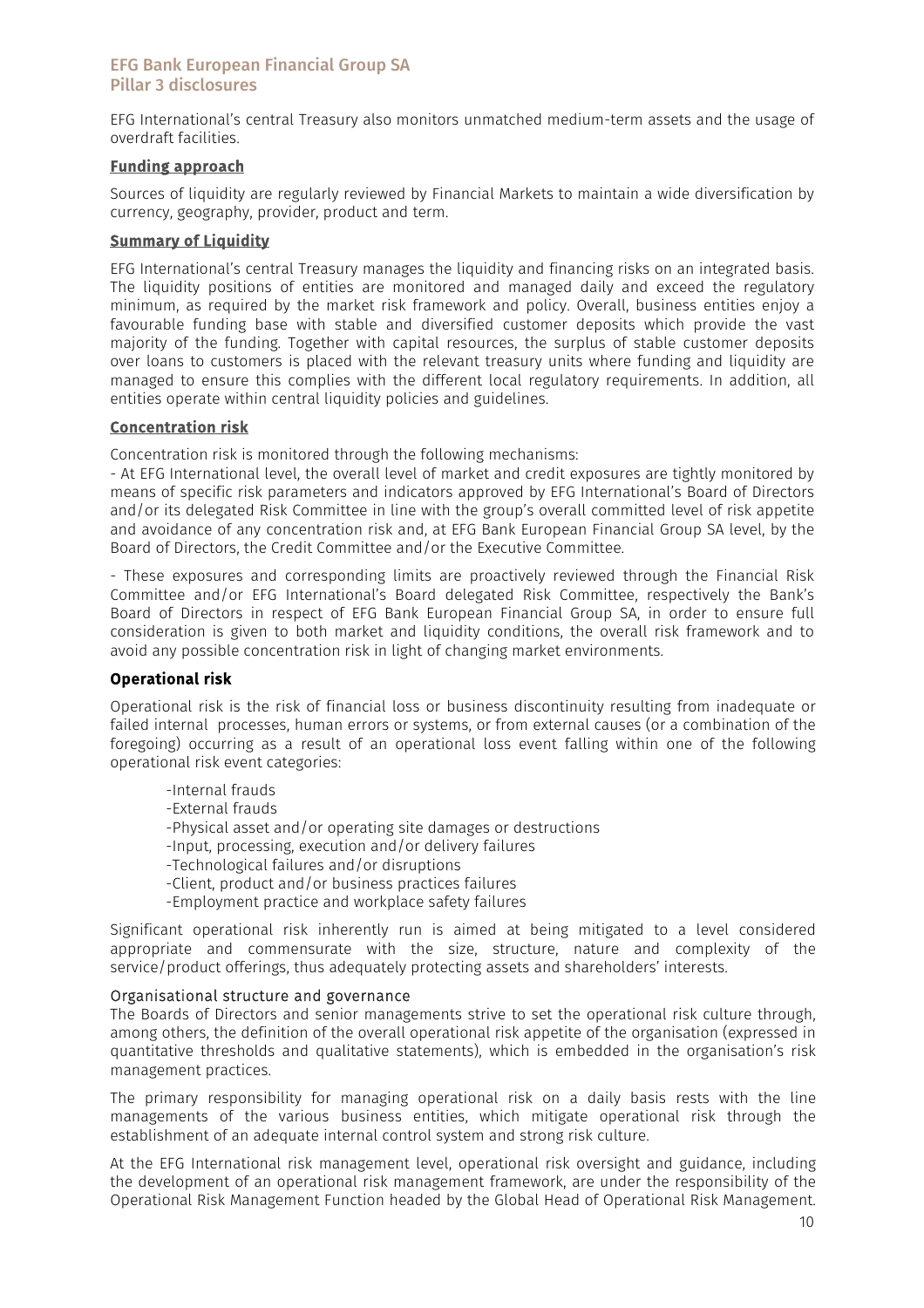The Operational Risk Management Function works in collaboration with the Operational Risk Officers of the local business entities, including in respect of EFG Bank European Financial Group SA under an outsourcing agreement, the Regional Risk Officers within the EFG International group as well as certain central functions that also undertake operational risk oversight for their respective area of responsibility, such as the Chief Financial Officer, Chief Operating Officer, Group Head of Legal and Compliance. The principal aim of the Operational Risk Management Function is to ensure that an appropriate operational risk management framework and program are in place for identifying, assessing, mitigating, monitoring and reporting operational risk. The Global Head of Operational Risk Management reports to the EFG International Chief Risk Officer who in turn reports to the Risk Committee. EFG Bank European Financial Group SA exercises supervision over its own activity at the level of its Executive Committee and Board of Directors.

#### Operational risk management framework

The operational risk management framework codifies the approach to identifying, assessing, mitigating, monitoring and reporting operational risk and also incorporates the standards defined by the Basel Committee for Banking Supervision. This framework comprises the philosophy, scope, definitions, operational risk boundaries, key operational risk areas, operational risk mitigation/transfer alternatives, approach for operational risk capital charge, principles for the management of operational risk, operational risk appetite, governance and organisation, role and responsibilities of the constituent parts of the governance structure, and operational risk management processes and tools.

Internal controls and monitoring mechanisms are designed and implemented in order to mitigate key operational risks inherently run in conducting business, in areas such as front-office activities, trading and treasury, IT-cyber security and data confidentiality, product approval and selling practices, cross-border business activities, asset management, transaction processing, accounting and financial reporting, and regulatory compliance activities (e.g. anti-money laundering, product suitability, etc.).

Business continuity management is in place in order to ensure continuity of critical operations in the event of a major disruptive event. Business continuity management encompasses backup operating facilities and IT disaster recovery plans, which are in place and tested regularly.

Where appropriate, operational risk transfer mechanisms are established; in particular, all entities of the EFG International group (and EFG Bank European Financial Group SA) are covered by insurance to hedge (subject to defined exclusions) certain potential low-frequency high-severity events. Three layers of insurance cover are administered centrally, being comprehensive crime insurance, professional indemnity insurance and Directors' and Officers' liability insurance. Other insurances such as general insurances are managed locally.

#### Compliance risk

Regulatory and compliance risk is the risk of financial or reputational loss resulting from a breach of applicable laws and regulations or the departure from internal or external codes of conduct or market practice.

The Group Compliance function is responsible for ensuring EFG International's observance of applicable rules and regulations. In line with the development of the regulatory environment of the industry, EFG International continuously invests in personnel and technical resources to ensure adequate compliance coverage. A Compliance risk framework is in place, complemented by a comprehensive set of policies and procedures and regular specialised training sessions delivered to all staff to raise their awareness and understanding of the compliance risks.

A major focus of regulators around the world is the fight against money laundering and terrorism financing. A comprehensive policy on anti-money laundering and know your customer, as well as on anti-bribery and corruption, is in place, to detect, prevent and report such risks.

Group Compliance ensures adherence of the policy with regular reportings, on-site visits and monitoring programmes.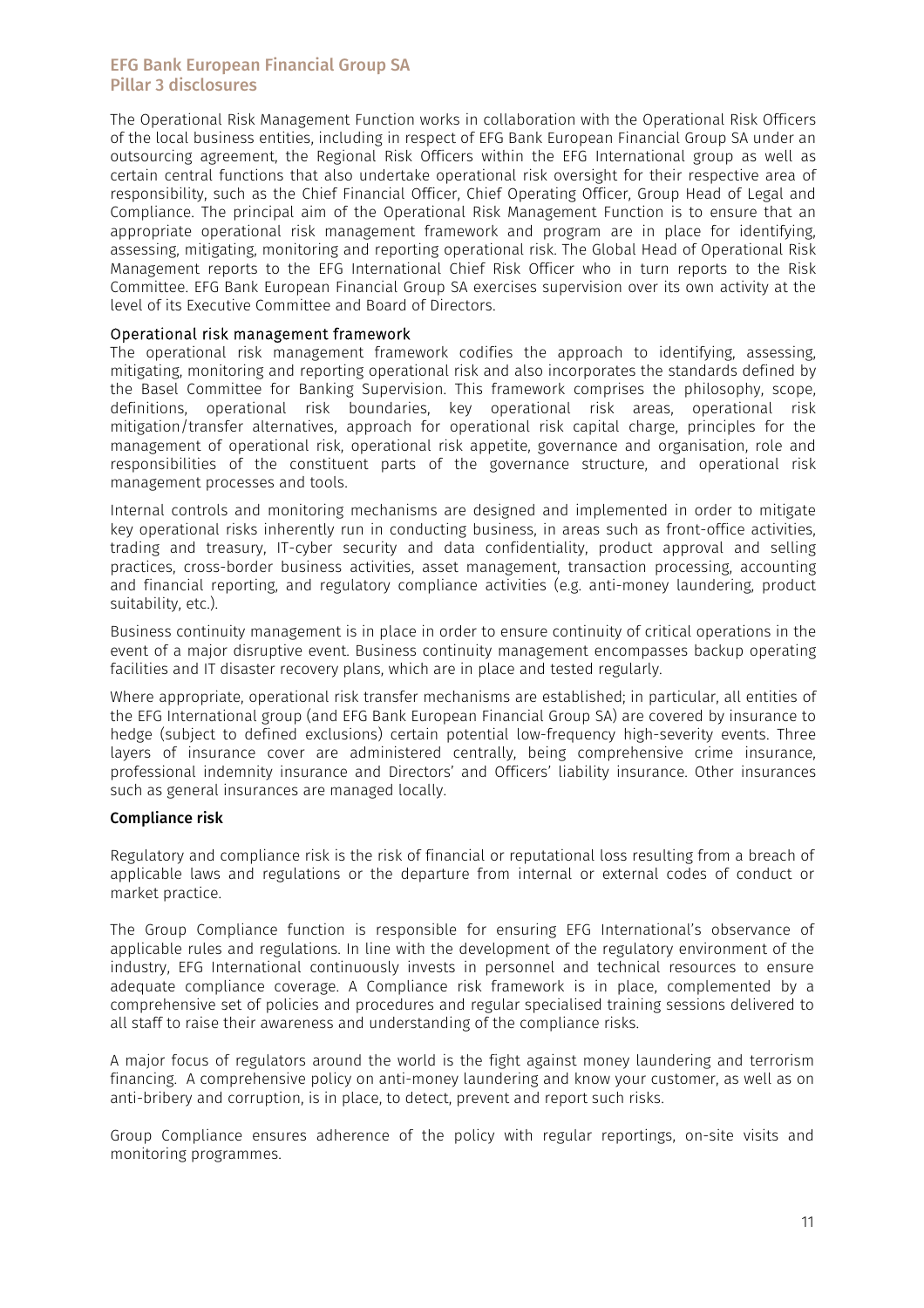A set of standards governing the cross-border services are defined, and country-specific manuals have been developed for the major markets where EFG operates. A mandatory staff training and education concept is in place to ensure observance of the standards and compliance with the country manuals. They are complemented by a tax compliance framework, the purpose of which is to prevent the unlawful acceptance of untaxed assets.

Conduct risk is managed centrally by the Regulatory and Advisory Compliance team, which maintains the relevant policies and reports on their checks the Operational, Regulatory and Compliance Committee, which is responsible for compliance monitoring of the asset management and discretionary management activities. The same team also ensures through a network of Local Product Committees that all products or securities sold to clients or bought for them have been through the appropriate approval process. Fiduciary and Suitability Committees and Local Product Committees are overseen by Operational, Regulatory & Compliance Committee and the Group Product Committee.

Changes in the regulatory environment are monitored and directives and procedures are adapted as required. Compliance is centrally managed with local compliance officers situated in all booking centres around the world. Developments in laws and regulation are monitored locally and centrally to assess the requirement to adapt the control framework.

#### Legal risk

The Legal and Litigation functions ensure that EFG International adequately manages and controls its legal risks. This includes supervising and giving strategic direction to all outside counsel advising EFG International on civil, regulatory and enforcement matters.

The Legal function is responsible for providing legal advice to the head office management and front and back officers as well as handling client complaints and assisting federal and local authorities in their criminal and administrative investigations. The Litigation function has principal responsibility for overseeing and advising management on significant civil litigation and all government enforcement matters globally.

#### Reputational risk

EFG International considers its reputation to be among its most important assets and is committed to protecting it. Reputational risk for EFG International inherently arises from:

–potential non-compliance with increasingly complex regulatory requirements.

–its dealings with politically exposed persons or other clients with prominent public profiles.

–its involvement in transactions executed on behalf of clients other than standard investment products.

–potential major incidents in the area of IT-cyber security and data confidentiality. –potential malfeasance by its employees.

EFG International manages these potential reputational risks through the establishment and monitoring of the risk appetite of the Board of Directors, its transaction reputation risk policy and established policies, control procedures and monitoring mechanisms in areas such as know-your customer and anti-money laundering, IT-cyber security and data confidentiality, and staff selection and recruitment.

## Three-lines-of-defence model

Risk management and control is based on the concept of the three lines of defence, as follows:

## *1st line (front office/ business):*

Risk ownership

- Perform business activities to satisfy strategic objectives, in line with the risk appetite
- Accountable for risk incurred in discharging these activities

– Design and operate effective controls and procedures in line with established framework, policies and directives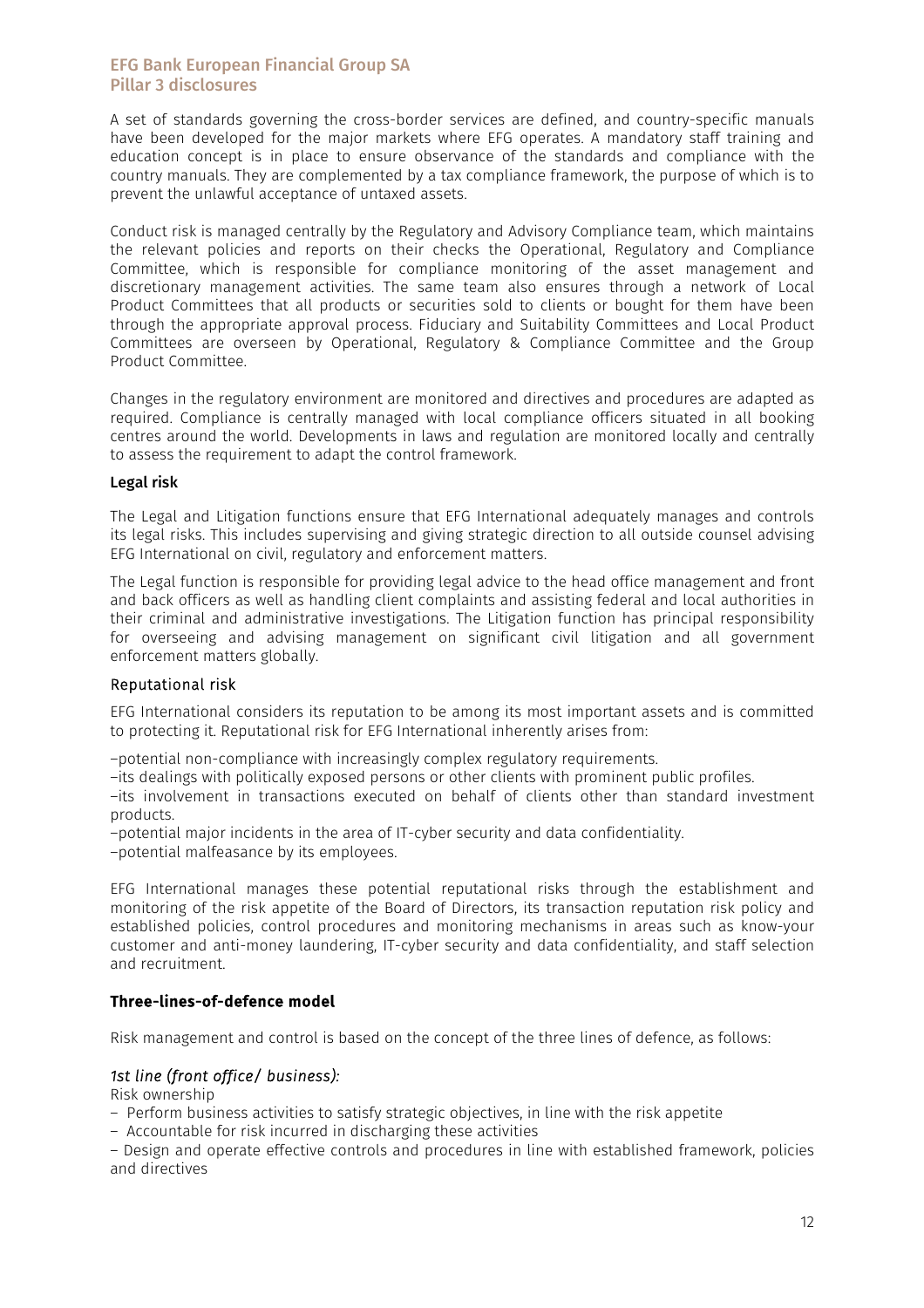## *2nd line (risk control and compliance):*

Independent risk oversight

– Support the establishment of an effective risk management framework and definition of a risk appetite

– Monitor risk profile and escalate as appropriate

– Provide the first line of defense with advisory support and challenge it.

## *3rd line (internal audit):*

Assurance

– Independent review of adherence to the framework, policies and general directives

– Ensure integrity of decisions and information flows

– Periodic review of activities across the 1st and 2nd lines of defence to identify areas for improvement as required

#### Performance of risk assessments

The Bank performed its annual risk assessment, which was tabled and discussed by its Board of Directors at its meeting of December 2018, in addition to regular risk reports tabled four times a year at the Board (and once a month at the Executive Committee). At EFG International level, risk reports and other risk assessments are tabled to the Risk Committee of the Board, at least four times a year, including in 2018.

# 4. OV1: Overview of the Risk Weighted Assets (RWA)

|                                                        | a               | b          | C<br>Minimum<br>Capital |                |
|--------------------------------------------------------|-----------------|------------|-------------------------|----------------|
|                                                        | <b>RWA</b>      | <b>RWA</b> | <b>Requirements</b>     |                |
|                                                        |                 |            |                         | <b>RWA</b>     |
|                                                        | <b>June 30.</b> | Dec. 31,   | <b>June 30.</b>         | <b>Changes</b> |
| (All figures in millions of CHF)                       | 2019            | 2018       | 2019                    | in %           |
| 1 Credit risk (including non-counterparty credit risk) | 6,915.5         | 7,008.8    | 553.2                   | (1.3)          |
| Of which stantardised approach (SA)<br>$\overline{2}$  | 6,915.5         | 7,008.8    | 553.2                   | (1.3)          |
| 6 Counterparty Credit risk (CCR)                       | 352.5           | 288.3      | 28.2                    | 22.3           |
| Of which other approach<br>9                           | 352.5           | 288.3      | 28.2                    | 22.3           |
| 10 Credit Valuation Adjustment (CVA)                   | 73.0            | 72.3       | 5.8                     | 0.9            |
| 15 Settlement risks                                    | 0.7             | 0.7        | 0.1                     | (5.3)          |
| 20 Market risk                                         | 688.6           | 804.9      | 55.1                    | (14.5)         |
| Of which standardised approach<br>21                   | 688.6           | 804.9      | 55.1                    | (14.5)         |
| 24 Operational risk                                    | 2,036.1         | 2,001.3    | 162.9                   | 1.7            |
| Amounts below the thresholds for deduction (subject    |                 |            |                         |                |
| 25 to 250% risk weight)                                | 3.1             | 2.3        | 0.2                     | 32.9           |
| 27 Total                                               | 10.069.4        | 10,178.6   | 805.6                   | (1.1)          |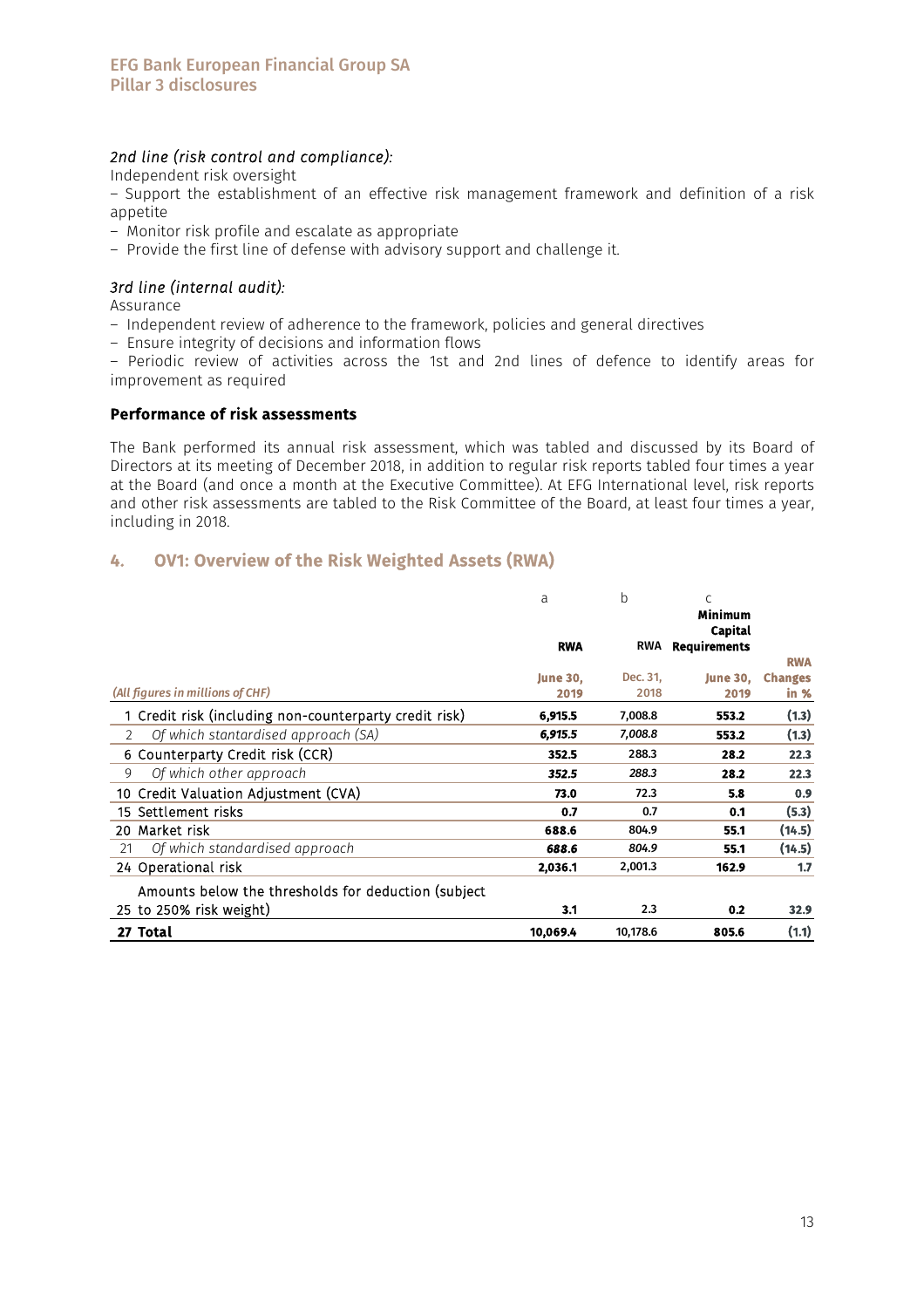# 5. LIQA: Liquidity risk management

For detailed explanation see section 3 Risk Management Approach.

## LIQ1: Information about the liquidity coverage ratio

The LCR is an international regulatory standard. The LCR ensures that a bank has enough liquidity to withstand a 30-calendar-day liquidity stress scenario. It is the ratio between the amount of highquality liquid assets (HQLA) available and potential net cash outflows over a 30-day period. The term net cash outflows is defined as the total potential cash outflows (such as withdrawals from sight deposits and non-renewals of borrowings with a maturity of less than 30 days) less the total potential cash inflows (such as the repayment of receivables with a maturity of less than 30 days) in a stress situation. For banks that, like EFG, are not systemically important, the minimum requirement for the LCR is 100% in 2019.

| (All figures in millions of CHF)        | <b>June 30, 2019</b>   | Dec. 31, 2018   |  |
|-----------------------------------------|------------------------|-----------------|--|
|                                         | <b>Weighted values</b> | Weighted values |  |
| Total high-quality liquid assets (HQLA) | 12,666                 | 11.279          |  |
| <b>Total cash outflows</b>              | 10,588                 | 10,703          |  |
| <b>Total cash inflows</b>               | 3,308                  | 3,924           |  |
| Total net cash outflows                 | 7.280                  | 6,779           |  |
| <b>Liquidity Coverage Ratio</b>         | 174%                   | 166%            |  |

The LCR has increased to 174 % as at 30 June 2019 in comparison to 166% reported as at 31 December 2018. The main driver to this increase has been an increase in cash held with central banks. The Bank's SNB account makes up 45% of the HQLA. The remaining HQLA are primarily US, Hong Kong and Singaporean-issued securities that have a credit rating of between AAA and AA.

Withdrawals from retail and corporate client deposits account for around 80% of total potential cash outflows. This reflects the fact that client deposits are the primary source of funding and therefore the primary source of potential fund outflows in the event of a liquidity stress.

Other cash outflows relate mainly to:

- Derivatives maturing within 30 days and margin calls relating to credits;
- The undrawn part of credit facilities granted to clients;
- Contingent liabilities (e.g. guarantees and letters of credit).

Loans to clients and banks maturing within 30 days account for around 93% of potential cash inflows. The remaining cash inflows primarily come from derivatives maturing within 30 days. The LCR in Swiss francs is 436%, a large percentage of HQLA are denominated in Swiss francs (cash deposited at the SNB).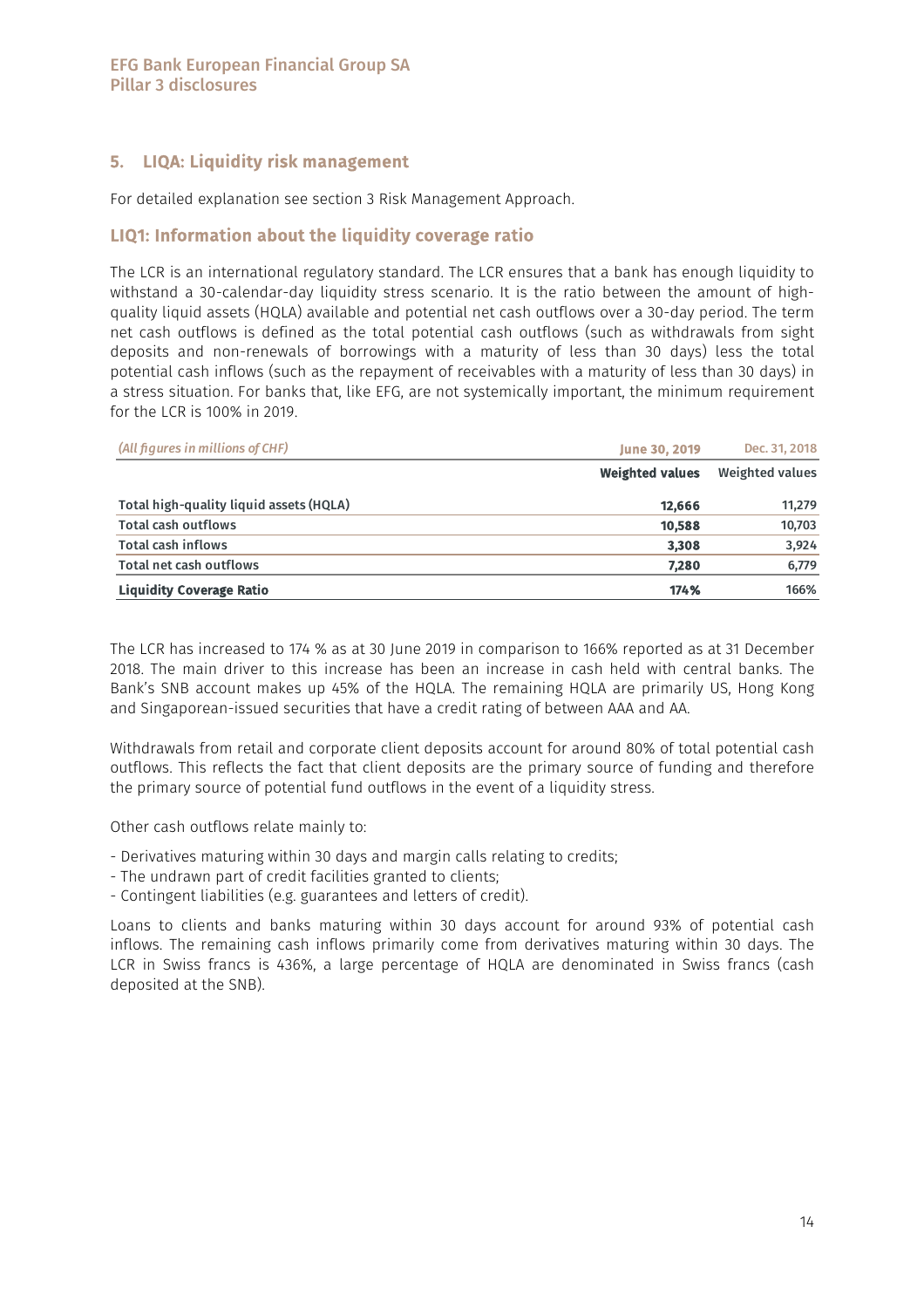The tables below show the average position for the two first quarter of 2019.

|         |                                                                                                                                                                                                                                                  | Q2 2019 Average<br>3-month average |                          | Q1 2019 Average<br>3-month average |                          |  |
|---------|--------------------------------------------------------------------------------------------------------------------------------------------------------------------------------------------------------------------------------------------------|------------------------------------|--------------------------|------------------------------------|--------------------------|--|
|         | <b>Amounts in millions of CHF</b>                                                                                                                                                                                                                | <b>Values not</b>                  | weighted Weighted values | <b>Values not</b>                  | weighted Weighted values |  |
| Α.<br>1 | High quality liquid assets (HQLA)<br>Total of high quality liquid assets<br>(HQLA)                                                                                                                                                               |                                    | 12,546                   |                                    | 11,899                   |  |
| В.      | <b>Cash outflows</b>                                                                                                                                                                                                                             |                                    |                          |                                    |                          |  |
| 2       | Deposits from retail clients                                                                                                                                                                                                                     | 14,251                             | 2,049                    | 14,243                             | 2,049                    |  |
| 3       | of which stable deposits                                                                                                                                                                                                                         |                                    |                          |                                    | $\overline{a}$           |  |
| 4       | of which less stable deposits                                                                                                                                                                                                                    | 14,251                             | 2,049                    | 14,243                             | 2,049                    |  |
| 5       | Unsecured wholesale funding                                                                                                                                                                                                                      | 13,424                             | 6,854                    | 13,837                             | 7,123                    |  |
| 6       | of which, operational deposits (all<br>counterparties) and deposits in networks<br>of cooperative banks                                                                                                                                          |                                    |                          |                                    |                          |  |
| 7       | of which non-operational deposits (all<br>counterparties)                                                                                                                                                                                        | 13,421                             | 6,851                    | 13,835                             | 7,121                    |  |
| 8       | of which unsecured debt instruments                                                                                                                                                                                                              | 3                                  | 3                        | 2                                  | $\overline{a}$           |  |
|         | Secured wholesale funding and                                                                                                                                                                                                                    |                                    |                          |                                    |                          |  |
| 9       | collateral swaps                                                                                                                                                                                                                                 | 268                                | 265                      | 261                                | 244                      |  |
| 10      | Other cash outflows                                                                                                                                                                                                                              | 598                                | 532                      | 588                                | 531                      |  |
| 11      | of which cash outflows related to<br>derivative exposures and other<br>transactions<br>of which, outflows related to loss of<br>funding on asset-backed securities,<br>covered bonds and other structured<br>financing instruments, asset-backed | 503                                | 503                      | 494                                | 494                      |  |
| 12      | commercial papers, conduits, securi-ties<br>investment vehicles and other such<br>financing facilities<br>of which cash outflows from committed<br>credit and liquidity facilities                                                               | 95                                 | 28                       | 94                                 |                          |  |
| 13      |                                                                                                                                                                                                                                                  |                                    |                          |                                    | 37                       |  |
| 14      | Other contractual funding obligations                                                                                                                                                                                                            | 884                                | 877                      | 1,035                              | 1,030                    |  |
| 15      | Other contingent funding obligations                                                                                                                                                                                                             | 351                                |                          | 398                                |                          |  |
| 16      | <b>Total cash outflows</b>                                                                                                                                                                                                                       |                                    | 10,576                   |                                    | 10,977                   |  |
| c.      | Cash inflows                                                                                                                                                                                                                                     |                                    |                          |                                    |                          |  |
| 17      | Secured lending (e.g. reverse repos)                                                                                                                                                                                                             | 33                                 | 33                       | 25                                 | 25                       |  |
| 18      | Inflows from fully performing exposures                                                                                                                                                                                                          | 4,816                              | 3,205                    | 6,189                              | 4,034                    |  |
| 19      | Other cash inflows                                                                                                                                                                                                                               | 198                                | 198                      | 218                                | 219                      |  |
| 20      | <b>Total cash inflows</b>                                                                                                                                                                                                                        | 5,047                              | 3,436                    | 6,432                              | 4,278                    |  |
|         |                                                                                                                                                                                                                                                  |                                    | <b>Net values</b>        |                                    | <b>Net values</b>        |  |
| 21      | Total high quality liquid assets (HQLA)                                                                                                                                                                                                          |                                    | 12,546                   |                                    | 11,899                   |  |
| 22      | <b>Total net cash outflow</b>                                                                                                                                                                                                                    |                                    | 7,141                    |                                    | 6,699                    |  |
| 23      | Liquidity coverage ratio (LCR) in %                                                                                                                                                                                                              |                                    | 176%                     |                                    | 178%                     |  |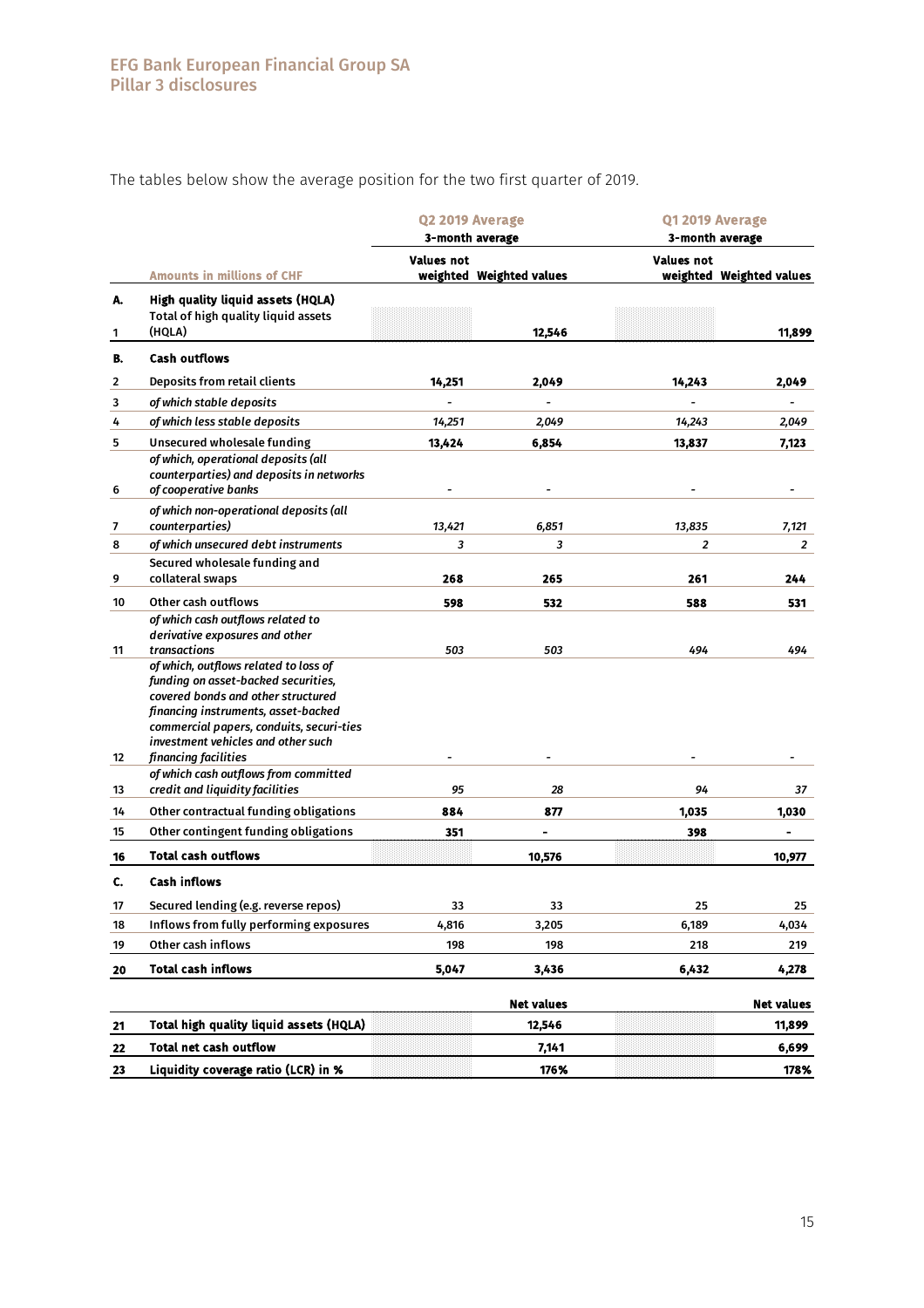# 6. IRRBB Interest rate risk in the banking book

### 6.1 IRRBBA: Interest rate risk: Risk Management objective and policies

#### a. Risk management and risk assessment purposes

Interest rate risk in the banking book (IRRBB) is an important risk that arises from banking activities, because business typically involves intermediation activity that produces exposures to maturity mismatch (e.g. long-maturity assets funded by short-maturity liabilities), rate mismatch (e.g. fixed rate loans funded by variable rate deposits) and basis risk (e.g. different basis reference rates and frequencies). In addition, optionality embedded in many of the common banking products (e.g. nonmaturing deposits, term deposits, fixed rate loans) are triggered in accordance with changes in interest rates.

Different risk metrics are used to assess interest rate risk in the banking book, considering the complementary nature of present value and earnings-based measures. These measures are assessed with both deterministic (sensitivity analysis and stress tests) and probabilistic (value-atrisk, earning-at-risk) methodologies.

Through economic value of equity measures (EVE), a change in the net present value of assets, liabilities and off-balance sheet items, subject to specific interest rate shock and stress scenarios, is computed. Through earnings-based measures on net interest income (NII), focus is made on changes to future profitability within a given time horizon, that could eventually affect future levels of own equity capital.

Economic value measures reflect changes in value over the remaining life of assets, liabilities and off-balance sheet items (i.e. until all positions have run off); earnings-based measures cover the short to medium term period, typically a one year period.

The economic value measures consider the net present value of repricing cash flows of instruments on the balance sheet or accounted for as an off-balance sheet item (i.e. a run-off view). Earnings measures assume, in addition to a run-off view, the rollover of maturing items (i.e. a constant balance sheet view) or assess the scenario-consistent impact on the future earnings inclusive of future business (i.e. a dynamic view).

#### b. Risk management and risk assessment strategies

Interest rate risks related to the balance sheet structure are managed by the Asset & Liability Management Committee and monitored by the Financial Risk Committee, in accordance with the principles and maximum limits stipulated by the market risk policy. The risk policy defines the organisational structure, responsibilities, limit systems and maximum acceptable risk set by the Board of Directors.

Interest rate risk is managed in line with predefined interest rate limits and risk appetite to generate profits. The interest rate risk appetite is approved by the Board of Directors and refers both to economic value of equity and net interest income views.

Interest rate risk in banking book is assessed centrally by the Group Risk function, with strategic management done by the Asset & Liability Management Committee and risk monitoring done by the Financial Risk Committee.

Interest rate risk measurement is performed with a system, which has embedded data quality checks and best-practice evaluation methodologies. Models for interest rate risks are appropriately documented, controlled and reviewed at least on an annual basis or when deemed necessary due to changing conditions. Both system and models are subject to independent validation.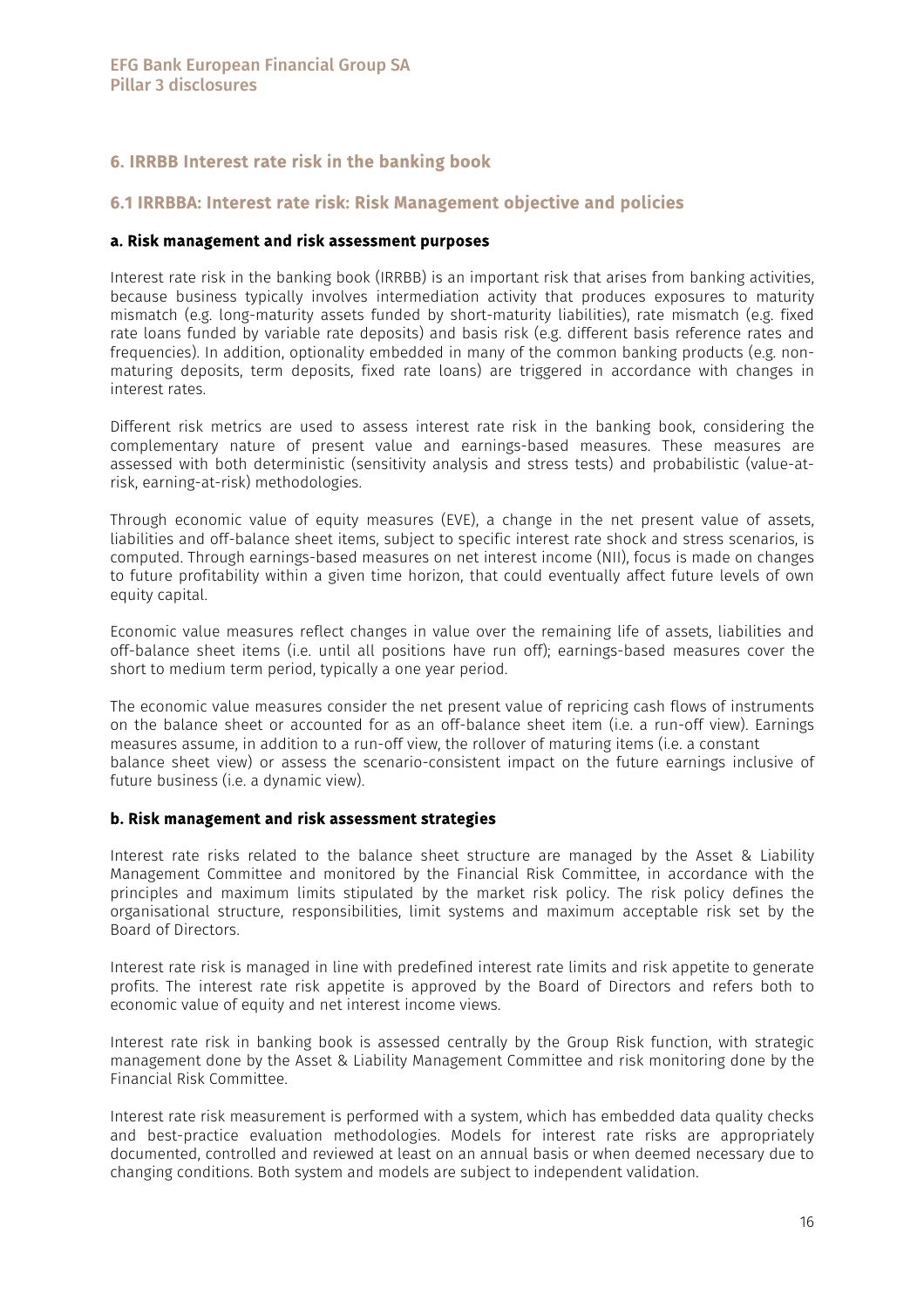## c. Risk assessment frequency and key indicators

IRRBB is assessed at least daily with simple risk indicators, such as repricing gap and one-year equivalent exposure. On a monthly basis, more complex interest rate risk indicators are assessed, analysing both EVE and NII impact of shock and stress scenarios, based on static and dynamic simulations.

### d. Interest rate shocks and stress scenarios

Vulnerability to loss under stressful market conditions is measured. IRRBB assessment accommodates the calculation of the impact on economic value and earnings of multiple scenarios, in line with FINMA and BIS regulations:

- i. Internally selected interest rate shock scenarios addressing the Group's risk profile
- ii. Historical and hypothetical interest rate stress
- scenarios, which tend to be more severe than shock scenarios
- iii. Six regulatory prescribed interest rate shock scenarios

An effective stress testing framework has been developed and implemented for IRRBB as part of its broader risk management and governance processes. This feeds into the decision-making process at the appropriate management level, including strategic decisions (e.g. business and capital planning decisions). In particular, IRRBB stress testing is considered in the internal capital assessment, with rigorous, forward-looking stress testing that identifies events of severe changes in market conditions which could adversely impact the bank's capital or earnings.

#### e. Model assumptions deviations

Impact on cash placed at central banks due to market interest rate changes is analysed through internal risk indicators. Following FINMA prescriptions, such impact is not included in EVE and NII exposures shown in table IRRBB1 (refer to paragraph 6.3).

The NII values in table IRRBB1 are computed assuming a constant balance sheet. Internal risk indicators consider, besides this static view, also dynamic simulations that allow to take into consideration how customers' behaviour affect interest rate risk exposures.

Internal risk indicators consider different risk aggregation rules across currencies and correlation assumptions of interest rates (refer to g.10. Other assumptions).

## f. Hedging strategies and accounting treatment

IRRBB hedging decisions are taken by the Asset & Liability Management Committee and executed in the market by Treasury. Interest rate risk hedging strategies are implemented that are designated either as fair value hedges or as cash flow hedges.

Fair value hedge is used when a derivative financial instrument hedges the exposure to changes in the fair value of the hedged item, in order to mitigate interest rate risks of its assets and liabilities.

Cash flow hedges are used when a derivative financial instrument hedges the exposure to variability in the cash flows from a hedged item, in order to mitigate a particular risk associated with an asset or liability or highly probable forecast transaction.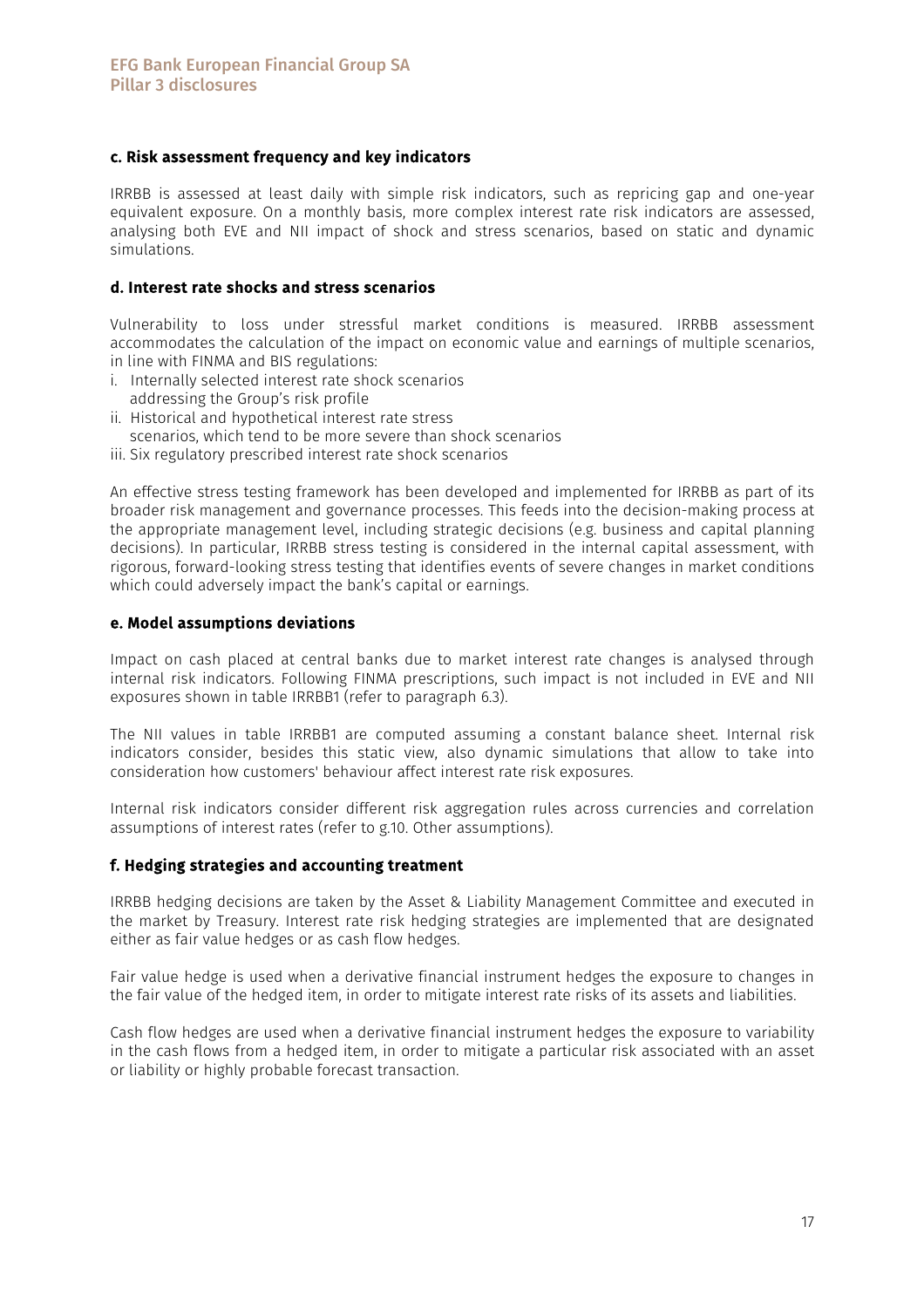## g. Modelling and parameter assumptions used when calculating ΔEVE and ΔNII in table IRRBB1 (paragraph 6.3)

### g.1. Changes in the present value of capital (ΔEVE) - Determination of payment streams

The EVE is computed under the assumption that existing exposures in the banking book will be amortised and not replaced with new interest business. Nominal and interest cash flows are determined at single position level both for on- and off-balance sheet instruments. Amortising plans are considered when computing both nominal and interest cash flows. When projecting interest cash flows the Bank includes both cost of funding and commercial margins (i.e. client rate).

### g.2. Changes in the present value of capital (ΔEVE) - Mapping approach

Cash flows are slotted into the appropriate time band using the effective payment or repricing date. Floating rate instruments are assumed to reprice fully at the first repricing date. Hence, the entire principal amount is slotted into the bucket in which that date falls, with no additional slotting of notional repricing cash flows to later time buckets (other than the spread components which are considered as a fixed rate cash flows).

Forward starting deals are slotted with dual deposit inflow/outflow with opposite sign, equal in magnitude to the original balance at value date.

### g.3. Changes in the present value of capital (ΔEVE) - Discounting and interpolation methods

Cash flows are discounted using risk-free rate curves. Zero-coupon rates and discount factors are derived from market rates through the bootstrapping process. The exponential interpolation method is used.

The discounting of cash flows, which include margin payments, with risk-free discount rates could lead to a slightly overestimated interest rate risk position.

#### g.4. Changes in the expected income (ΔNII)

The Net Interest Income is computed under the assumption of a constant balance sheet, where payment streams due or new are replaced by payment streams from new interest business with identical characteristics in regard to volume, reset frequency and spread component that depend on creditworthiness. The earning-based approach measures interest rate risk for non-discounted cash flows over a one year period. Expected payment streams, including margin payments and other spread components, which arise from interest rate sensitive assets, liabilities and off-balance sheet items in the banking book, are taken into account.

### g.5. Non-maturing exposures

Non-maturing products are modelled using replicating portfolios, considering behavioural characteristics for significant currencies and companies. Significant non-maturing products are replicated, so that they can be assigned a synthetic maturity and transformed into fixed income instruments.

Non-maturity products assumptions are built around the following three analysis steps:

- i) Correlation to market rates magnitude of deposits rate shifts, in response to market rates changes
- ii) Volume stability estimate of the stability of outstanding volume, and
- iii) Volume decay rate at which balances are being reduced from the account outstanding volume

Based on the above steps, behavioural models are defined and allow quantifying the interest rate risk of the non-maturing products.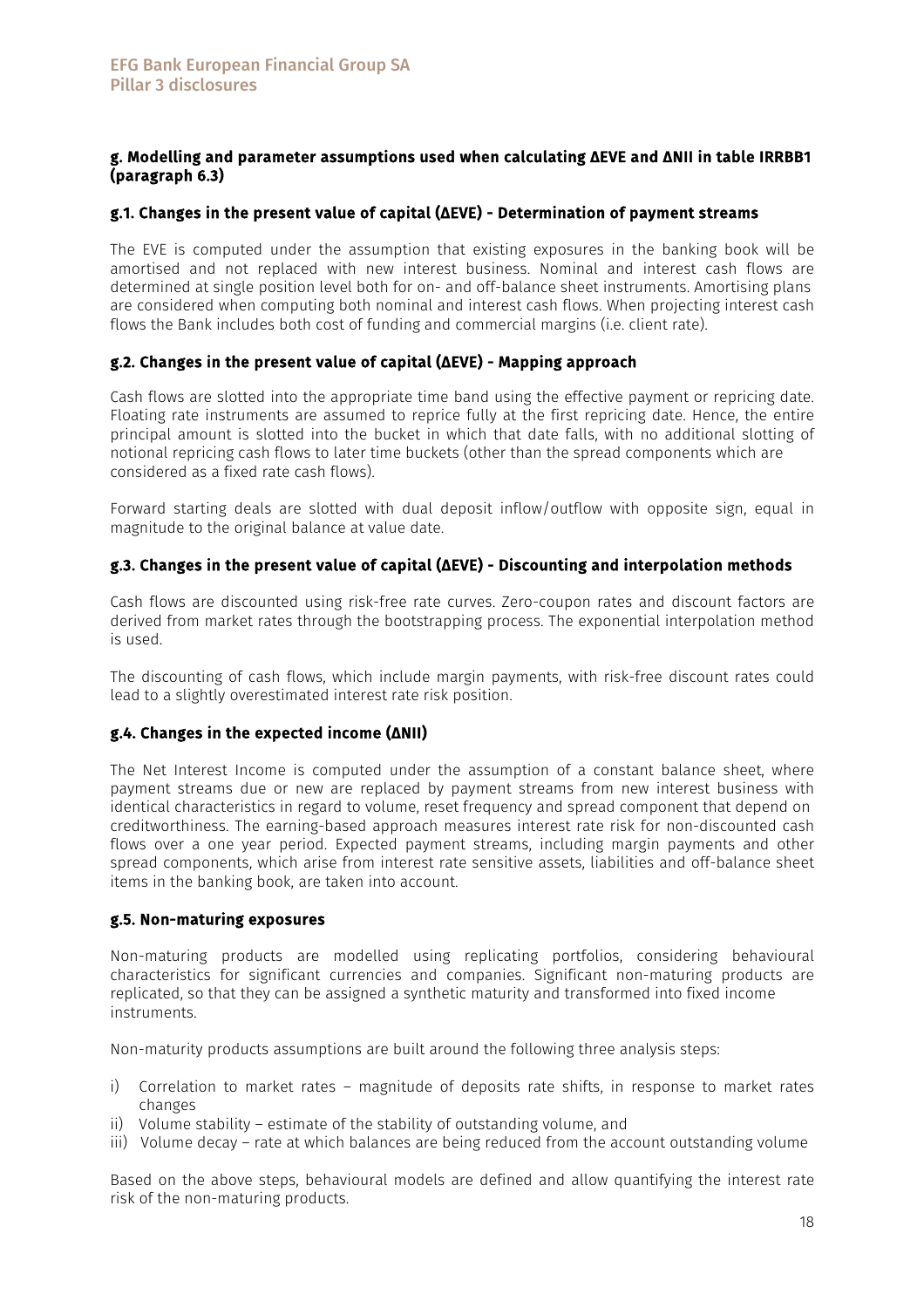In particular, a distinction is made between the stable and non-stable volume for significant nonmaturing products.

When analysing the stable component, non-maturing products are segmented into retail and wholesale categories, up to the defined volume and maturity caps (as per BIS IRRBB framework). The stable portion is expected to remain undrawn with a high degree of likelihood. The separation of stable and non-stable parts is done using observed historical volume trend.

Non maturing products are slotted into the appropriate time bucket:

- i. Non-stable volume is considered at overnight and accordingly placed into the shortest/overnight timebucket
- ii. Stable volume is slotted to the suitable mid-to-long term maturity

#### g.6. Exposures with pay-back options

Term loans lock in a rate for a fixed term and would usually be hedged on that basis. However, such loans may be subject to the risk of early repayment, also called prepayment risk.

Economic cost of early repayment on loans is charged to borrowers. As a general rule, customers wishing to pay off their loans before maturity must pay an early repayment fee that is calculated using a rate equal to the difference between interest rate on the loan and interest that can be obtained on the market if a replacement transaction was entered into for the remaining period until maturity, this rate being applied to the remaining amount due. The application of penalty fees prevents from incurring losses from early repayments.

Prepayments, for which the economic cost is not charged to the borrower, are referred to as uncompensated prepayments. For term loan products where the economic cost of prepayments is not charged, the baseline conditional prepayment rate is determined and a scenario multiplier is applied, depending on the upward or downward movement of the market interest rates (as per BIS IRRBB framework).

#### g.7. Term deposits

Term deposits lock in a fixed rate for a fixed term and would usually be hedged on that basis. However, term deposits may be subject to the risk of early withdrawal, also called early redemption risk.

As a general rule, early withdrawal of term deposits is not allowed. In any case the economic cost of early redemption is charged to depositors. According to Swiss Liquidity Risks - Banks Circular, customers wishing to early-redeem their term deposits before maturity must pay an early redemption fee that is calculated adding at least 2% to the compensation for the lower interest rate since the deposit was made.

The early redemption penalty prevents from incurring losses from early reimbursements; and as a result, such a risk is deemed not to be significant. For this reason, no model for early redemptions is applied.

### g.8. Automatic interest rate options

Embedded options in banking products, such as loans, deposits, structured products, fiduciary placements and issued bonds, are considered.

For structured products, the analysis considers the embedded bonds/deposits or interest rate derivative that encompass the interest rate risk component of the product.

Concerning embedded options in loans, floor options are captured and optional cash flows are generated using a deterministic model.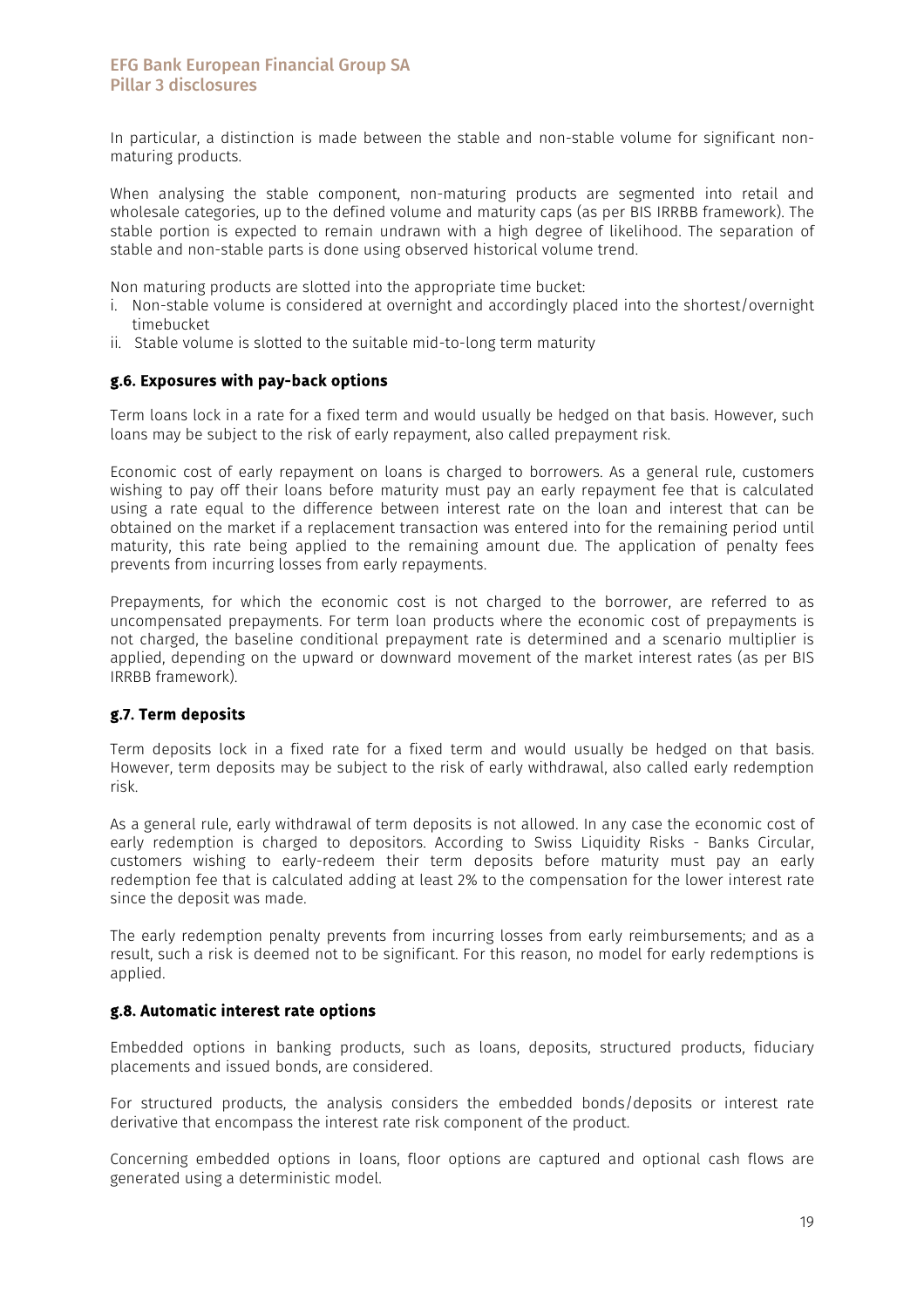# g.9. Derivative exposure

Hedging instruments mainly consist of linear derivatives such as interest rate swaps, cross currency swaps, futures, FX swaps. Derivatives instruments are used both for fair value and cash flow hedging purposes.

### g.10. Other assumptions

Interest rate risk exposure is monitored using different aggregation methods:

i. Aggregation of risk exposures considering perfect correlation between different currencies (positive and negative changes can offset each other)

ii. Aggregation of risk exposures where only negative exposures are considered (as per BIS IRRBB approach), where positive exposures cannot compensate negative ones

iii. Aggregation of negative and positive exposures applying a 50% weighting to positive ones (as per EBA IRRBB approach).

In table IRRBB1, the aggregation rule as per approach i. is considered. In this currency aggregation approach the EVE risk measure corresponds to the worst across all interest rate shock scenarios. The EVE exposures are aggregated under a given interest rate shock scenario considering both positive and negative exposure for each single currency, as being market practice in Switzerland for IRRBB disclosure purposes.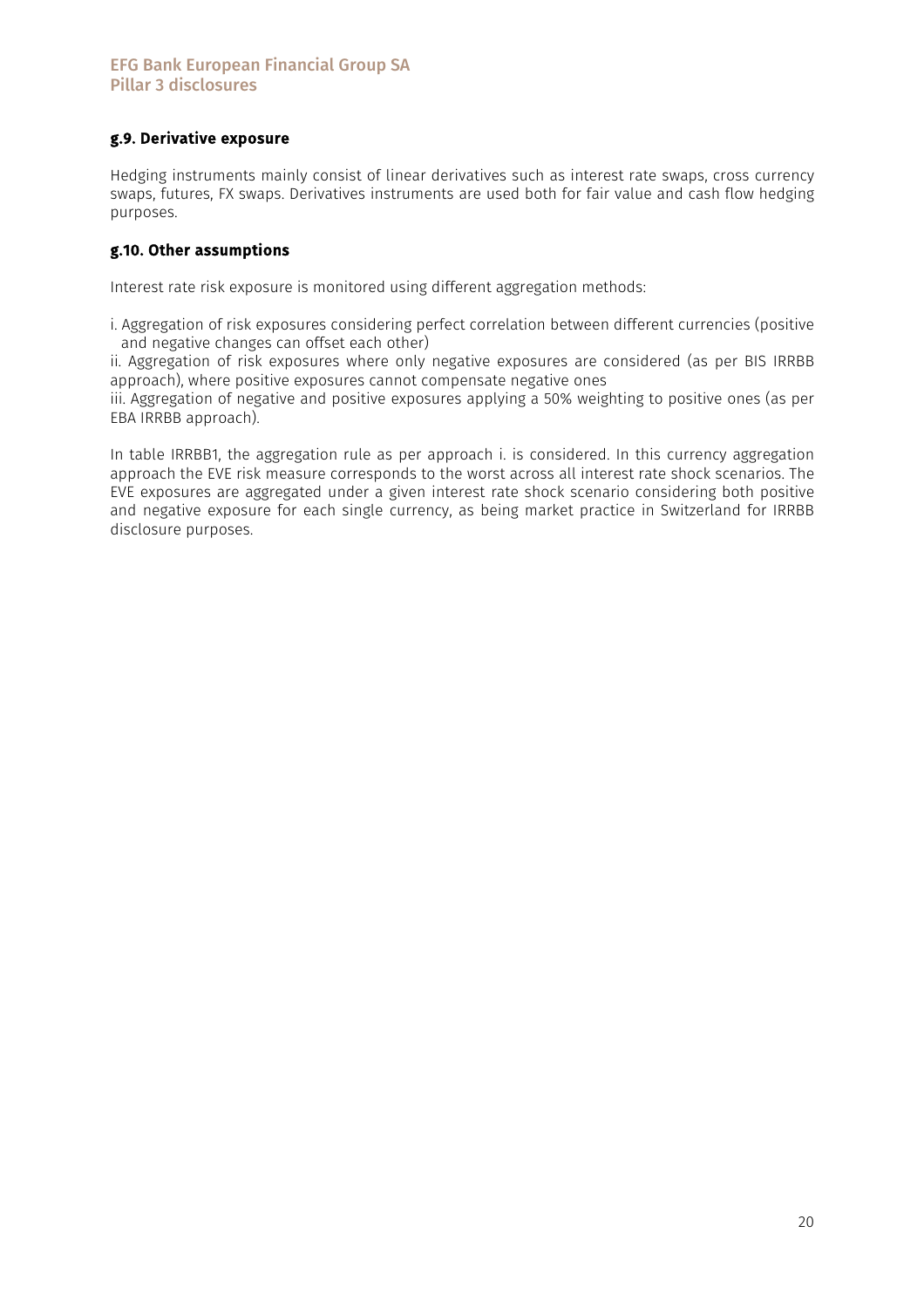## 6.2. IRRBBA1 Quantitative information on the exposure's structure and repricing date

The below table IRRBBA1 shows the interest sensitive positions volume and repricing maturities.

Swap positions, such as for example interest-rate swaps, cross-currency swaps and FX swaps, are reported with two legs – a receivables leg and a payables leg – and are recorded, therefore, under both "Receivables from interest rate derivatives" and "Liabilities from interest-rate derivatives". Fixed income securities are reported in terms of nominal values (interest rate risk view).

Sight deposits at the Swiss National Bank, sight deposits at clearing houses recognised by FINMA and sight deposits at a foreign central bank are not included in the table, as being considered as positions without repricing maturity, as per FINMA requirement.

The column "Of which other significant currencies" refers to positions in other currencies that account for more than 10% of balance-sheet assets or liabilities.

|                           |                    |                                              |           | <b>Volumes in mio of CHF</b> |                                  | Average repricing<br>maturies (in year) |                          |       | Longest<br>repricing<br>maturity (in<br>years) assigned<br>to non-maturing<br>positions |  |
|---------------------------|--------------------|----------------------------------------------|-----------|------------------------------|----------------------------------|-----------------------------------------|--------------------------|-------|-----------------------------------------------------------------------------------------|--|
|                           |                    |                                              |           | Of which                     | Of which<br>other<br>significant |                                         | Of which                 |       | Of which                                                                                |  |
|                           |                    |                                              | Total     | <b>CHF</b>                   | currencies                       | Total                                   | <b>CHF</b>               | Total | <b>CHF</b>                                                                              |  |
| Determined<br>repricing   |                    | <b>Receivables Receivables from banks</b>    | 1,645     | 159                          | 1,437                            | 0.8                                     | 0.6                      |       |                                                                                         |  |
| maturity                  |                    | <b>Receivables from clients</b>              | 8,849     | 387                          | 6,707                            | 0.4                                     | 0.5                      |       |                                                                                         |  |
|                           |                    | Money-market mortgages                       | 3,071     | 72                           | 2,853                            | 0.2                                     | 0.7                      |       |                                                                                         |  |
|                           |                    | <b>Fixed-rate mortgages</b>                  | 2,492     | 1,579                        | 910                              | 1.3                                     | 1.8                      |       |                                                                                         |  |
|                           |                    | <b>Financial investments</b>                 | 6,808     | 220                          | 5,544                            | 1.0                                     | 2.7                      |       |                                                                                         |  |
|                           |                    | <b>Receivables from interest</b>             |           |                              |                                  |                                         |                          |       |                                                                                         |  |
|                           |                    | rate derivatives                             | 16,989    | 1,377                        | 13,924                           | 0.4                                     | 0.7                      |       |                                                                                         |  |
|                           | <b>Liabilities</b> | <b>Liabilities to banks</b>                  | (8)       | $\blacksquare$               | (8)                              | 0.7                                     | $\overline{\phantom{a}}$ |       |                                                                                         |  |
|                           |                    | <b>Liabilities from client</b>               |           |                              |                                  |                                         |                          |       |                                                                                         |  |
|                           |                    | deposits                                     | (11, 978) | (3)                          | (10, 307)                        | 0.1                                     | 0.0                      |       |                                                                                         |  |
|                           |                    | Bonds and mortgage-<br>backed bonds          |           |                              |                                  | 0.9                                     | 1.4                      |       |                                                                                         |  |
|                           |                    | <b>Liabilities from Interest</b>             | (4, 573)  | (787)                        | (3,715)                          |                                         |                          |       |                                                                                         |  |
|                           |                    | rate derivatives                             | (17,008)  | (5,410)                      | (9,242)                          | 0.8                                     | 0.7                      |       |                                                                                         |  |
| Undetermined<br>repricing |                    | Receivables Receivables from banks           | 2,149     | 125                          | 1,603                            | ä,                                      | $\overline{\phantom{a}}$ |       |                                                                                         |  |
| maturity                  |                    | <b>Receivables from clients</b>              | 2,786     | 255                          | 2,274                            | ÷,                                      | 0.1                      |       |                                                                                         |  |
|                           |                    |                                              |           |                              |                                  |                                         |                          |       |                                                                                         |  |
|                           |                    | Variable mortgage claims                     | 412       | 411                          | 1                                | 0.4                                     | 0.4                      |       |                                                                                         |  |
|                           |                    | Other receivables                            | 1,158     |                              | 1,158                            | 6.5                                     | $\blacksquare$           |       |                                                                                         |  |
|                           |                    | Sight liabilities in<br>personal and current |           |                              |                                  |                                         |                          |       |                                                                                         |  |
|                           | <b>Liabilities</b> | accounts                                     | (19,990)  | (3, 325)                     | (15, 305)                        | 0.5                                     | 1.0                      |       |                                                                                         |  |
|                           |                    | <b>Other liabilities</b>                     | (780)     | (41)                         | (664)                            | 2.0                                     | L,                       |       |                                                                                         |  |
|                           |                    | <b>Liabilities from clients</b>              |           |                              |                                  |                                         |                          |       |                                                                                         |  |
|                           |                    | deposits, call but not                       |           |                              |                                  |                                         |                          |       |                                                                                         |  |
|                           |                    | transferable (savings)                       | (261)     | (260)                        | (1)                              | 0.7                                     | 0.7                      |       |                                                                                         |  |
|                           |                    | <b>Total</b>                                 | (8,239)   | (5,241)                      | (2,831)                          | 0.2                                     | 0.6                      | 6.5   | 5.0                                                                                     |  |
|                           |                    |                                              |           |                              |                                  |                                         |                          |       |                                                                                         |  |